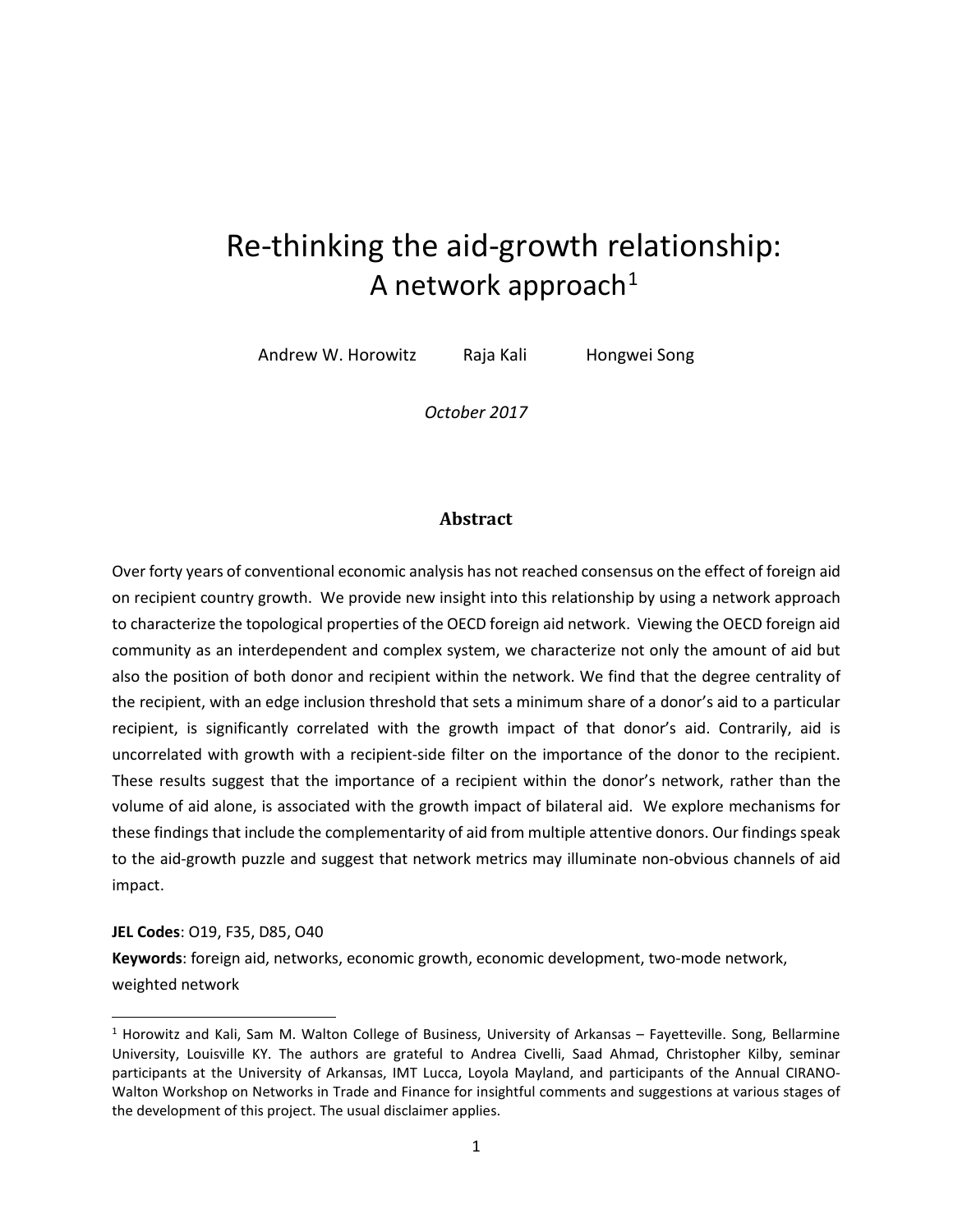#### **1. Introduction**

Over forty years of empirical academic research has not yielded consensus on either the motivation or effect of foreign aid. Donors' self-declared motivation is typically poverty reduction and/or to facilitate economic growth. However, influential articles regularly begin with contradictory assumptions and reach diametrically opposing conclusions on both of these questions. Many models of aid assume the dominant donor motivation is self-interest associated with trade, security, resources, or other egoistic returns (Dudley and Montmarquette, 1976; McKinlay and Little, 1977; Fleck and Kilby, 2010). However, it is likely that typical donor-recipient relationships include multiple dimensions of incentives, interactions, and exchange (Civelli, Horowitz, and Teixeira 2016). The strategic dimensions, in particular, may be extremely complex. For example, strategic interaction likely occurs between donors and donors, donors and recipients, and recipients and recipients.<sup>[2](#page-1-0)</sup> Even when the analyses abstract from strategic dimensions and are restricted to the aid-growth relationship, contradictory assumptions and findings abound. Clemens et al. (2012) and Rajan and Subramanian (2008), two of the most highly cited recent articles in the aid-growth literature, reach contradictory conclusions on the impact of aid on growth. Rajan and Subramanian (2008) find an insignificant (or negative) relationship between aid and growth while Clemens et al. (2012) argue that accounting for differential lags in aid-impact across sectors illuminates a positive aid-growth relationship.

Though Clemens et al. (2012) and Rajan and Subramanian (2008) reach different conclusions, both assume the *volume* of aid is the key variable intermediating the link between aid and economic growth. In this paper we move beyond aid volume and consider the position of both donor and recipient within the aid network as a correlate of the aid-growth relationship. An interpretation of our findings is that donor complementarities and the span of donor attention effects the impact of aid. There are clear reasons why donor attention could matter. A donor is likely to be more attentive to countries that are the focus of its aid efforts, as measured as a fraction of its total aid budget. Furthermore, a recipient that accounts for a significant share of the aid budget of multiple donors may receive complementary attention from multiple donors. Complementary donor attention may affect the quality of aid projects and a more efficient allocation of aid across sectors in the recipient country. This line of reasoning suggests that there could be both a within-donor attention effect and an across-donor complementarity effect.

In this paper, we embed network measures in a standard aid-growth model to explore the correlation between the topological properties of an aid network and the aid-growth relationship. We model foreign aid as a bipartite (two-mode) network with donors and recipients on either side, which allows a focus shift from monadic attributes of countries to dyadic attributes of pairs of countries. We develop network-based measures of foreign aid in both unweighted and weighted settings. In particular, we embed measures of donor and recipient connectivity (centrality), and the strength of the connections (edge weights), into some of the seminal models of the aid-growth relationship. We find that the degree centrality of the recipient, with a connectivity threshold that captures the importance of the recipient in the donor's network, is significantly correlated with the growth impact of that donor's aid. Contrarily, we

<span id="page-1-0"></span> <sup>2</sup> See for example, Radelet (2006) and Fuchs and Nunnenkamp (2014).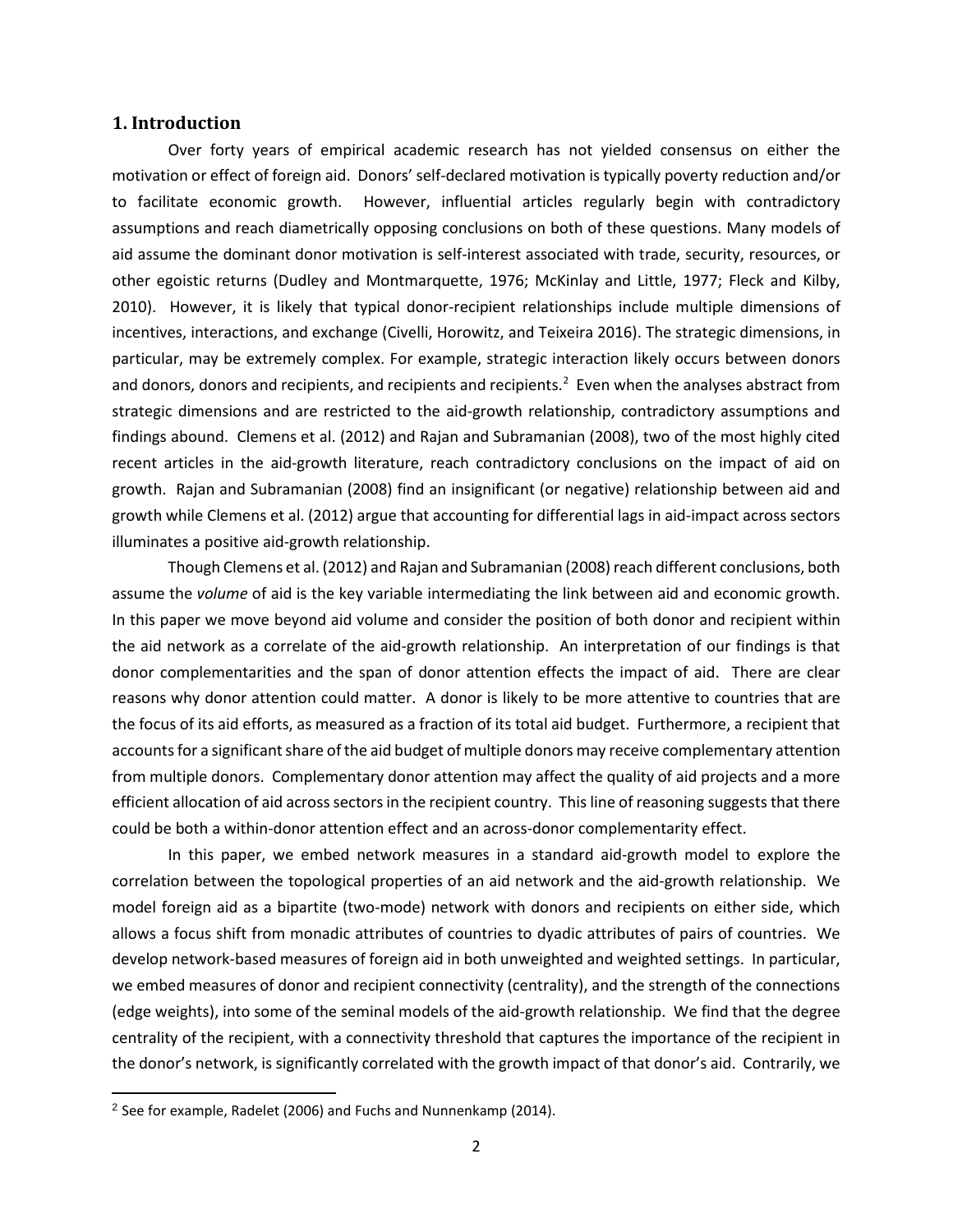find that aid is uncorrelated with growth with a recipient-side filter on the centrality measure. Our results suggest that the importance of a recipient within the complete donor network, rather than the volume of aid, is associated with the growth impact of bilateral aid. The kernel of this idea can be found in Tarp et al. (1999) and Berthélemy (2006) who explore the complementarity (or substitutability) of aid from multiple donors – though they do not utilize network analysis. [3](#page-2-0) The network metrics provide a means to incorporate information regarding the simultaneous interdependence and complementarities of all the actors and the distinguishable impact of aid from multiple *attentive donors*. [4](#page-2-1) The results have the potential to contribute to the more effective design of aid projects and programs. For example, the findings suggest that the mix of donors, and the weights of their contribution or participation, should be considered alongside the technical and traditional economic impact characteristics of a project.

Network analysis has been applied to a wide variety of fields, from the natural to social and economic sciences (see Newman 2010 and Jackson 2010). However, it has rarely (if ever) been applied to foreign aid in economic analysis prior to this study. In sociology, Swiss (2016) employs network analysis to explore the effects of aid on human rights treaty ratification and international organization memberships. Swiss (2017) further explores the effect of global ties on the foreign aid allocation, which provides an alternative explanation (institutionalist motives) for foreign aid. In political science, Peterson (2011) utilizes network analysis to examine the 'attractiveness' of aid recipients to International Non-Governmental Organizations (INGO) and vice-versa. Given the lack of consensus on the impact of aid generated by traditional economic analyses, it seems appropriate to bring this perspective to bear on the aid-growth puzzle.

The paper is organized as follows. Section 2 describes the data and definitions used to construct the aid network and reviews the relevant foreign-aid literature in economics. A threshold approach in the unweighted aid network setting is adopted to capture the extent of economically important aid relationships. Section 3 applies the network approach to characterize the topological properties of foreign aid network and develops network-based measures of foreign aid which capture network evolution. Section 4 then utilizes these measures to re-examine the effect of foreign aid on growth. The last section summarizes our main findings and concludes.

## **2. Defining a Foreign Aid Network: Data and Stylized Facts**

A network is a system that is composed of different actors and the relationships among these actors. In network terminology, actors are referred to as nodes and the connections between nodes are links. In our context, each donor or recipient is a node in the network; and a link is established when a donor gives aid to a recipient. To define aid, we follow most of the foreign aid literature by focusing on Official Development Assistance (ODA) by member countries of the Organization for Economic Co-

<span id="page-2-1"></span><span id="page-2-0"></span><sup>&</sup>lt;sup>3</sup> See also Annen and Moers (2017) who explore donor competition and coordination in a Nash equilibrium.<br><sup>4</sup> Theoretically, this mechanism is not dissimilar to economies of scope: that is efficiencies associated with var (variety of donors in this case) rather than volume (the flow level of aid).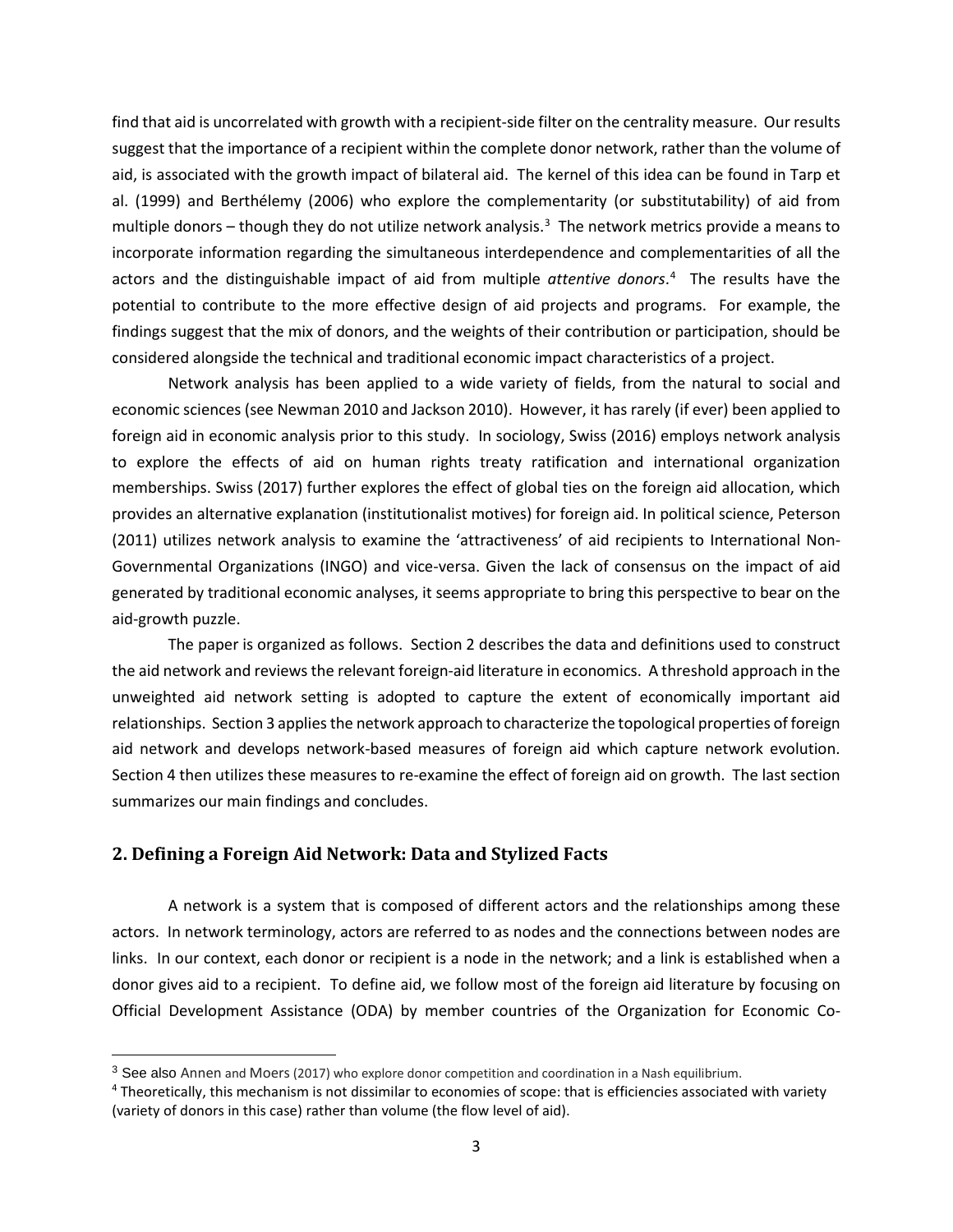operation and Development (OECD). The OECD Development Assistance Committee (DAC) is a forum of OECD donors that facilitates coordination and harmonized accounting methods by OECD donors. For those not familiar with ODA data it is important to note that resource flows to developing countries are typically considered ODA only if they are provided by official agencies with the main objective of promotion of economic development or growth.<sup>5</sup> In the empirical aid literature, both ODA commitments and disbursements have been employed, and there are some advantages and disadvantages to each measure (see McGillivray and White, 1993; Tarp et al., 1999; Easterly, 2003; Odedokun, 2003; Lessmann and Markwardt, 2012). Our analysis utilizes *commitment* data as it allows more sectorial disaggregation and, arguably, better reflects donor intent.<sup>[6](#page-3-1)</sup> We also note that the number of DAC members (donor nodes) is not static over our analysis, having increased from 15 to 29 from 1970 to 2015.

In our analysis, we want network links to reflect only the more economically significant aid relationships. To this end, some non-trivial decisions on the volume that constitutes a link in the network are required. As our baseline, we include only the top 15 DAC donors between 19[7](#page-3-2)0 and 2015,<sup>7</sup> who together account for 96.7% of the world's total bilateral aid. We do however conduct robustness checks on this sample selection and find our results are maintained. Within this donor set, a network link is present only when the aid flow between a donor and a recipient is above a defined threshold value. Since donors determine the distribution of aid, one reasonable threshold variable from the donor's viewpoint is the volume of aid given to a recipient as the share of a donor's total aid budget  $\left(\frac{aid_{ij}}{id} \right)$  $\frac{u(u_l)}{a_i d_i}$ ). For example, a threshold value of 0% implies that a link is present if a recipient gets any positive amount of aid from a donor. Similarly, at a 1% threshold, a recipient will have a link with a donor if it gets at least 1% of this donor's total aid. Higher thresholds allow us to filter for larger aid shares. A similar threshold approach was adopted by Kali and Reyes (2007) to identify economically important trade links in the international trade network. Table 1 shows the mean number of links and the percentage of a donor's budget captured with the threshold variable  $\frac{a_{idij}}{a_{id_i}}$  for all DAC donors. At the 0% threshold, donors were linked to 47 recipients on average in 1970. This number increased to 113 in 2012. As we increase the threshold value to 1%, there is dramatic reduction in the mean number of links. However, these remaining links still capture on average 85.19% of a donor's total aid commitment for the period of 1970-2012.

<span id="page-3-0"></span> <sup>5</sup> The transfer must be concessional in nature, with a grant element of at least 25 percent (Measuring Aid, OECD 2011). ODA flows do not generally include military aid, peacekeeping expenditures, or charity work by NGOs.

<span id="page-3-1"></span> $6$  Commitments record the full amount of an expected project transfer and disbursements are the actual transfer recorded gross or net (gross less repayments). Commitment and net disbursement measures are highly correlated for the period of 1965 to 2015 . We calculated a correlation coefficient to be 0.957 over this period.

<span id="page-3-2"></span> $^7$  Top 15 bilateral donors are: U.S., Japan, Germany, France, U.K., Netherland, Italy, Canada, Sweden, Australia, Norway, Denmark, Switzerland, Belgium, and Spain.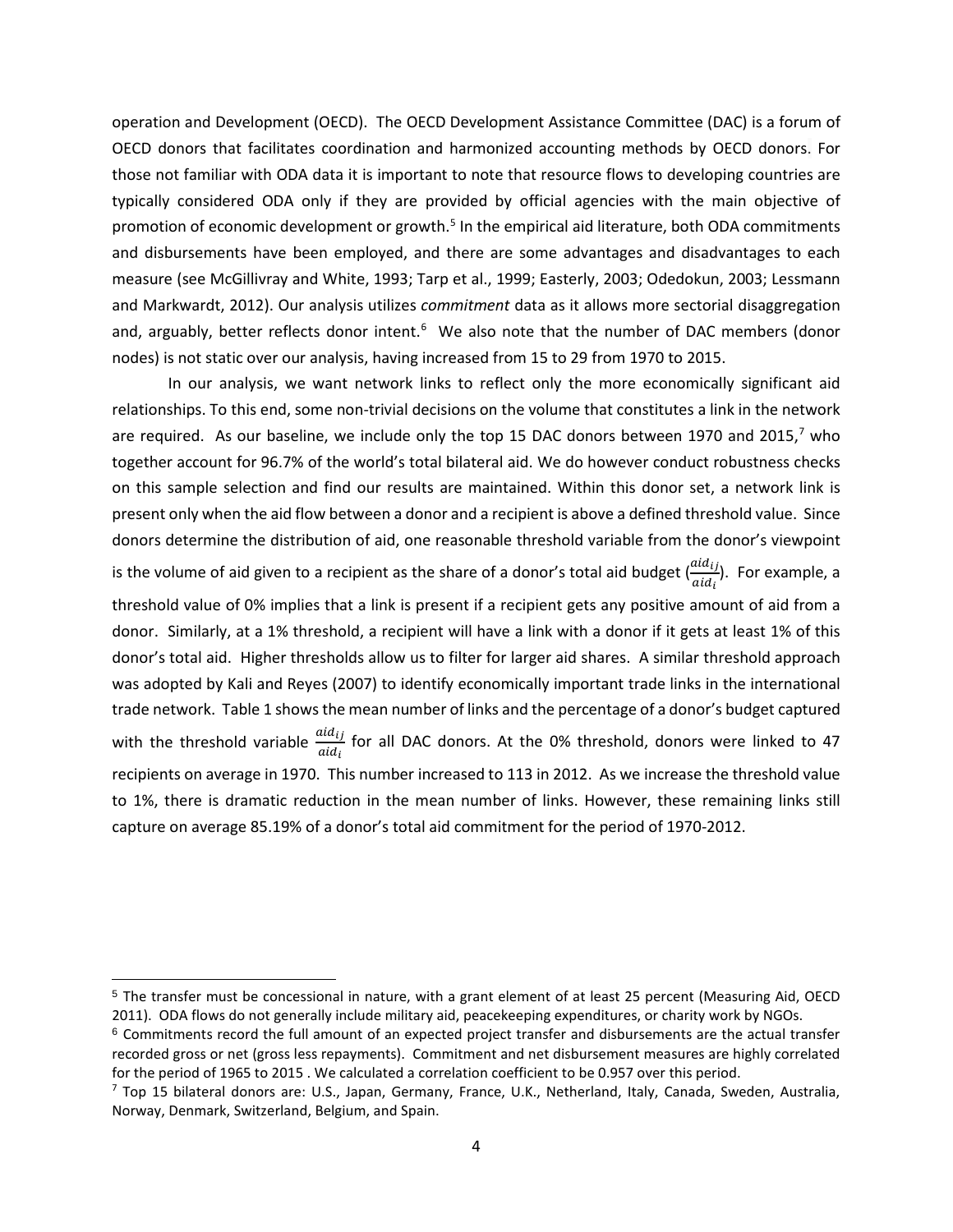| Year |                 | $\frac{aid_{ij}}{aid_{i}} \geq 1\%$ | $\frac{\overline{aid}_{ij}}{\sqrt{3}} \geq 0\%$<br>$aid_i$ |                 |                   |  |
|------|-----------------|-------------------------------------|------------------------------------------------------------|-----------------|-------------------|--|
|      | # of recipients | % of recipient budget               | % of a donor budget                                        | # of recipients | % of donor budget |  |
| 1970 | 14              | 30%                                 | 93.2                                                       | 47              | 100               |  |
| 1975 | 16              | 25%                                 | 89.9                                                       | 63              | 100               |  |
| 1980 | 19              | 23%                                 | 86.9                                                       | 83              | 100               |  |
| 1985 | 23              | 25%                                 | 86.1                                                       | 93              | 100               |  |
| 1990 | 21              | 23%                                 | 85.2                                                       | 90              | 100               |  |
| 1995 | 23              | 22%                                 | 83.6                                                       | 104             | 100               |  |
| 2000 | 24              | 22%                                 | 81.7                                                       | 108             | 100               |  |
| 2005 | 21              | 19%                                 | 83.5                                                       | 111             | 100               |  |
| 2010 | 24              | 21%                                 | 83.0                                                       | 116             | 100               |  |
| 2012 | 24              | 21%                                 | 81.7                                                       | 113             | 100               |  |

Table 1. Mean number of recipients and percentage of DAC donor's budget

Figures 1 and 2 below graph the aid network in 1970 and 2012 where  $\frac{a_{idij}}{a_{id_i}} \ge 1\%$ . Round nodes represent aid donors and square ones represent recipients. The size of nodes represents a donor's share of total global aid while the node distance in the figures are configured so that a recipient and a donor are placed closer if they have an aid relationship, and donors are placed closer if they have some recipients in common and vice versa. Moving from 1970 to 2012 we see that the network becomes denser, as is consistent with the statistics in Table 1.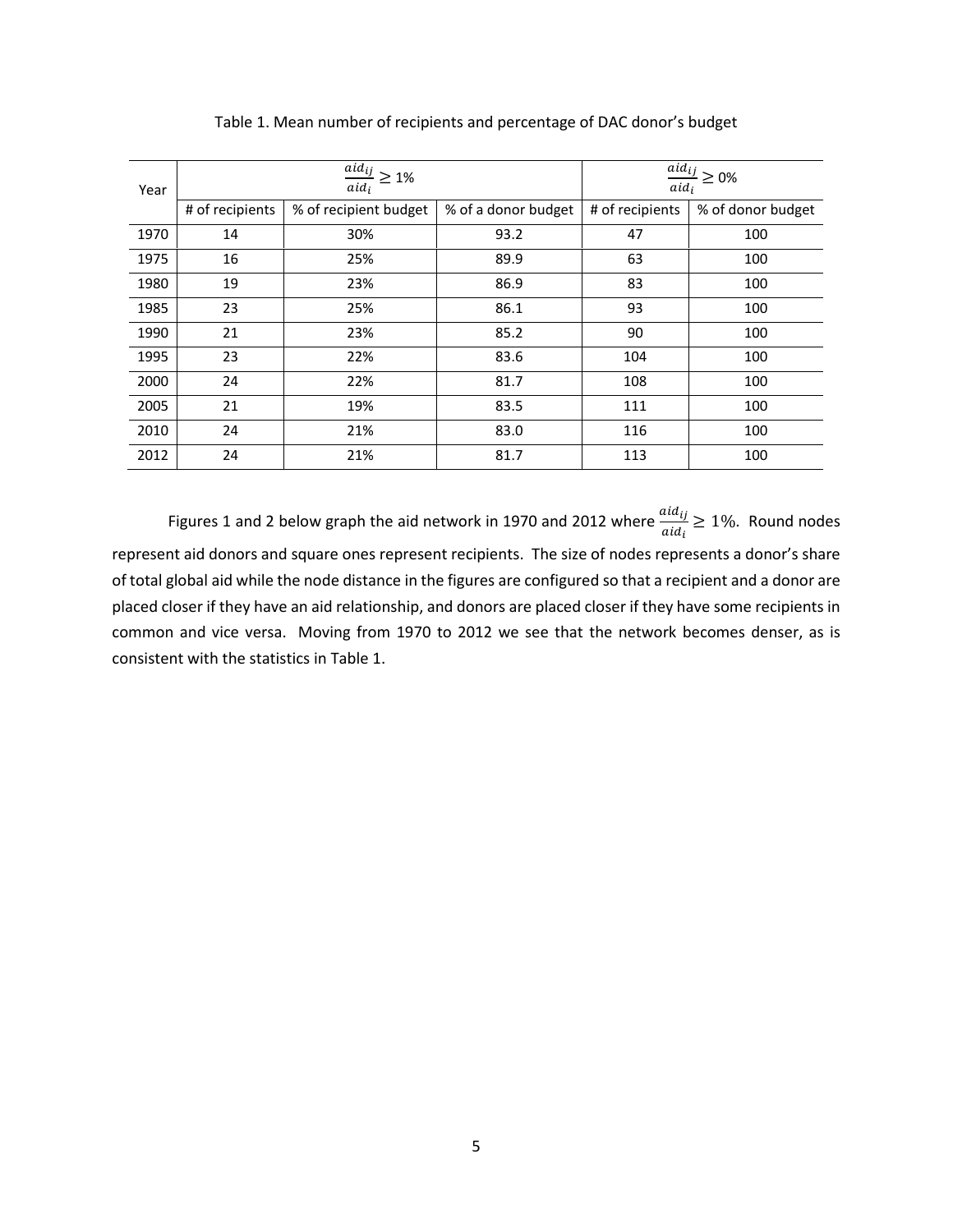

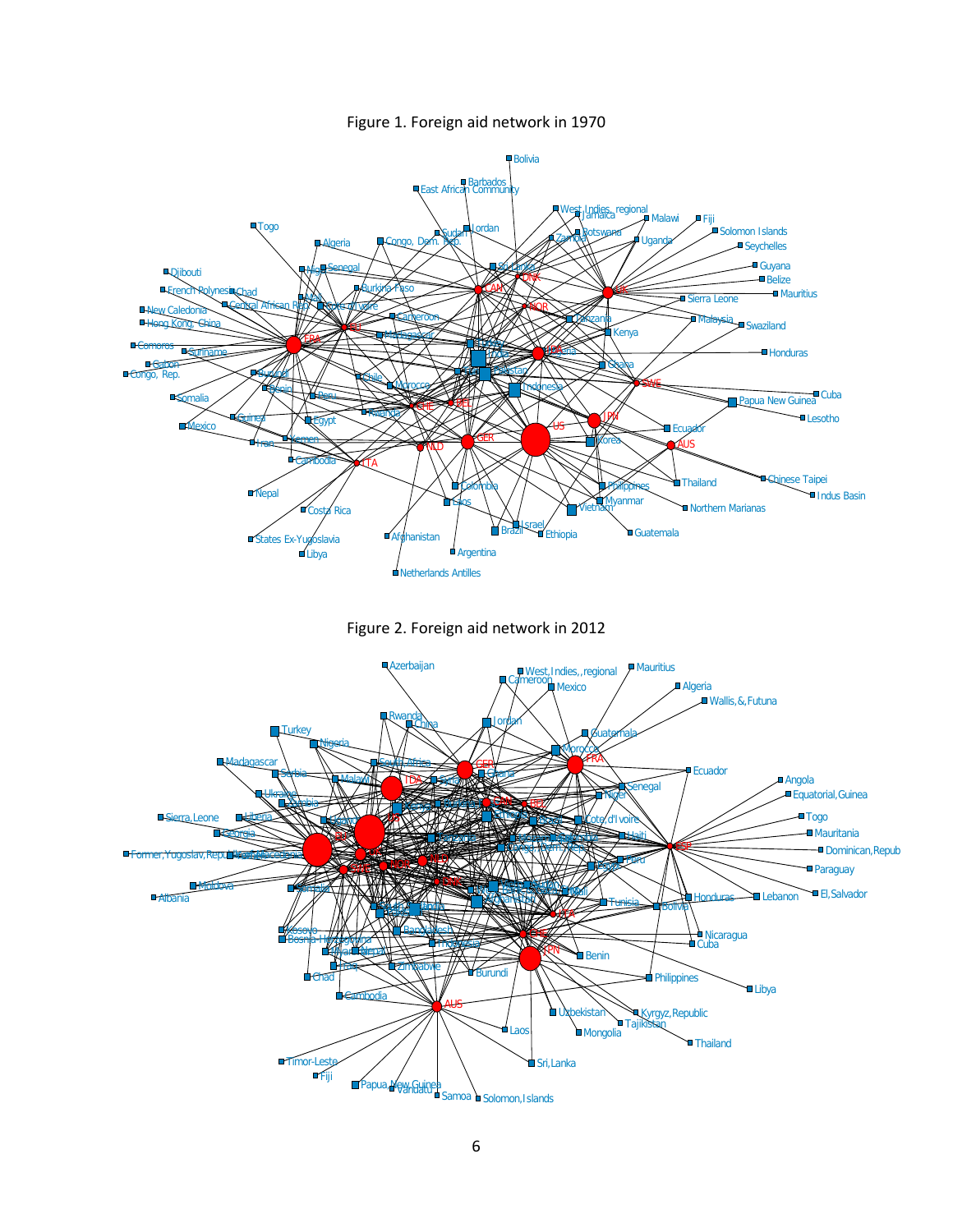Analogous to the donor link criteria, a natural threshold variable from the recipient's point of view is the volume of aid given by donor i as a share of recipient j's total aid budget  $\frac{a u d_{ij}}{a id_j}$ ). That is, a link between a donor and a recipient is present if the aid level from a donor to a recipient as a proportion of the recipient's total aid is greater than a threshold value. This criterion identifies the importance of a particular donor to the recipient. For example, in 1970, each donor accounted for, on average, about 17.53% of a recipient's aid. This number had fallen to 10.91% and 7.81% in 1990 and 2015 respectively (see Table 2).

|      | $\frac{aid_{ij}}{1}$ values<br>$aid_i$ |        | $aid_{ij}$<br>aid; | values |
|------|----------------------------------------|--------|--------------------|--------|
| Year | mean                                   | median | mean               | median |
| 1970 | 1.66%                                  | 0.17%  | 17.53%             | 2.85%  |
| 1975 | 1.30%                                  | 0.16%  | 14.54%             | 3.07%  |
| 1980 | 1.05%                                  | 0.17%  | 12.46%             | 3.19%  |
| 1985 | 0.90%                                  | 0.16%  | 11.19%             | 2.94%  |
| 1990 | 0.79%                                  | 0.13%  | 10.91%             | 3.41%  |
| 1995 | 0.70%                                  | 0.13%  | 10.74%             | 2.86%  |
| 2000 | 0.68%                                  | 0.15%  | 8.68%              | 2.66%  |
| 2005 | 0.69%                                  | 0.10%  | 8.37%              | 2.21%  |
| 2010 | 0.56%                                  | 0.09%  | 7.96%              | 1.62%  |
| 2015 | 0.47%                                  | 0.08%  | 7.81%              | 1.52%  |

Table 2. The change of aid share values

Instead of using an arbitrary threshold (such as 1%) of a donor's bilateral commitment, we adopt a dynamic threshold, tied to the evolving moments of the aid-share distribution. Specifically, our dynamic threshold uses the mean share value as follows:

\n- 1) 
$$
\frac{aid_{ijt}}{aid_{it}} \geq md_t
$$
 where  $md_t$  is the mean share of  $\frac{aid_{ijt}}{aid_{it}}$  at time  $t$ .
\n- 2)  $\frac{aid_{ijt}}{aid_{jt}} \geq mr_t$  where  $mr_t$  is the mean share of  $\frac{aid_{ijt}}{aid_{jt}}$  at time  $t$ .
\n

Take the donor-side filter as an example. In year 2000, a link between a donor and a recipient will be present if a donor commits 0.68% of its total bilateral aid to a recipient. In year 2010, a link will be established if a donor commits 0.56% of its aid. Similarly, for the recipient-side filter, a recipient will have a link with a donor if a donor accounts for 8.68% and 7.96% of its aid budget in 2000 and 2010 respectively.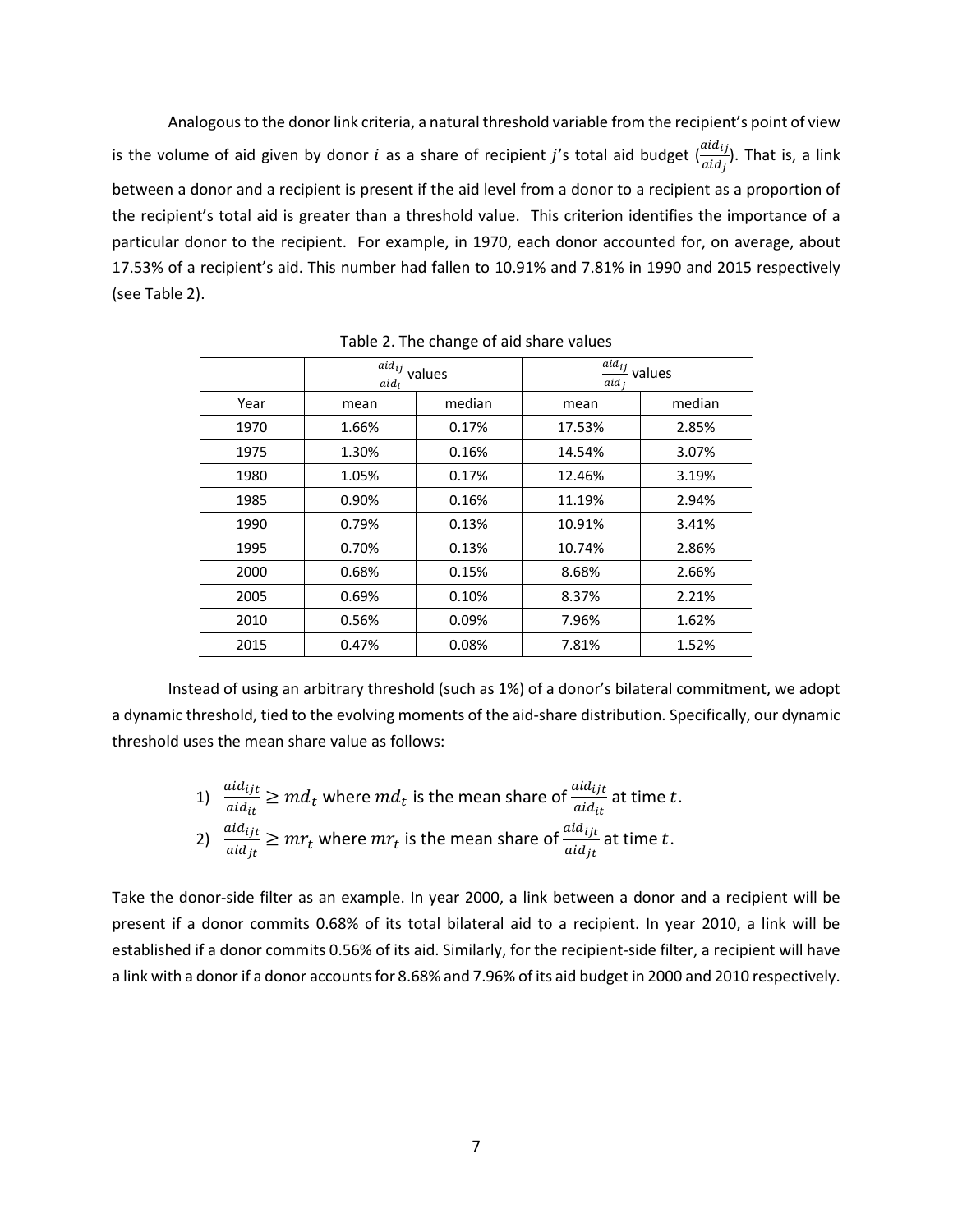## **3. Network-based Foreign Aid Measures**

#### 3.1 Foreign Aid Network Structure

 $\ddot{\phantom{a}}$ 

In a traditional network matrix, the rows and columns refer to a single set of actors and this is known as a one-mode structure. A typical example is the international trade network where any two countries (actors) in the set could have a link due to their trade relation. However, there are also situations where we have two sets of actors and connections are only between these two sets of actors but not within (see Figure 3). This network structure lacks ties within sets is by design (Borgatti and Halgin, 2011). The foreign aid network, in general, has such structure, with countries categorized as either donors or recipients of development transfers.<sup>8</sup> That is, aid flows only from a donor to a recipient, but there are no aid transfer links within the donor community  $U$  nor within the recipient community  $V$ . This structure is called 1a *two-mode structure* or *bipartite network*.





One approach to dealing with two-mode data is to transform them into one-mode data on which standard network analysis can be applied. Latapy et al. (2008) suggests applying a projection such that two nodes in the same set are considered to have a link only if they have a common neighbor in the network. However, it is not always clear how to interpret this transformed connection between actors within the same set and there could also be a loss of information. Faust (1997) argues that the relationship between the centrality of one set of actors and the centrality of the other set of actors cannot be studied just by looking at the transformed one-mode data separately.

In this paper, we follow the methodology established in Borgatti and Everett (1997) to work with a two-mode matrix directly. In the foreign aid context, the primary interest of maintaining a two-mode matrix is to focus on the connection between donors and recipients, not how the donors are connected to each other via recipients.

<span id="page-7-0"></span><sup>&</sup>lt;sup>8</sup> There are a few countries which were aid recipients and currently are aid donors. But these transition countries enter only the recipient set of nodes under our threshold. As an example, South Korea was a recipient before 2000, so it was in the recipient set. When it became an aid donor, it only contributes 0.31% of total bilateral aid on average and was not included in our network using any threshold.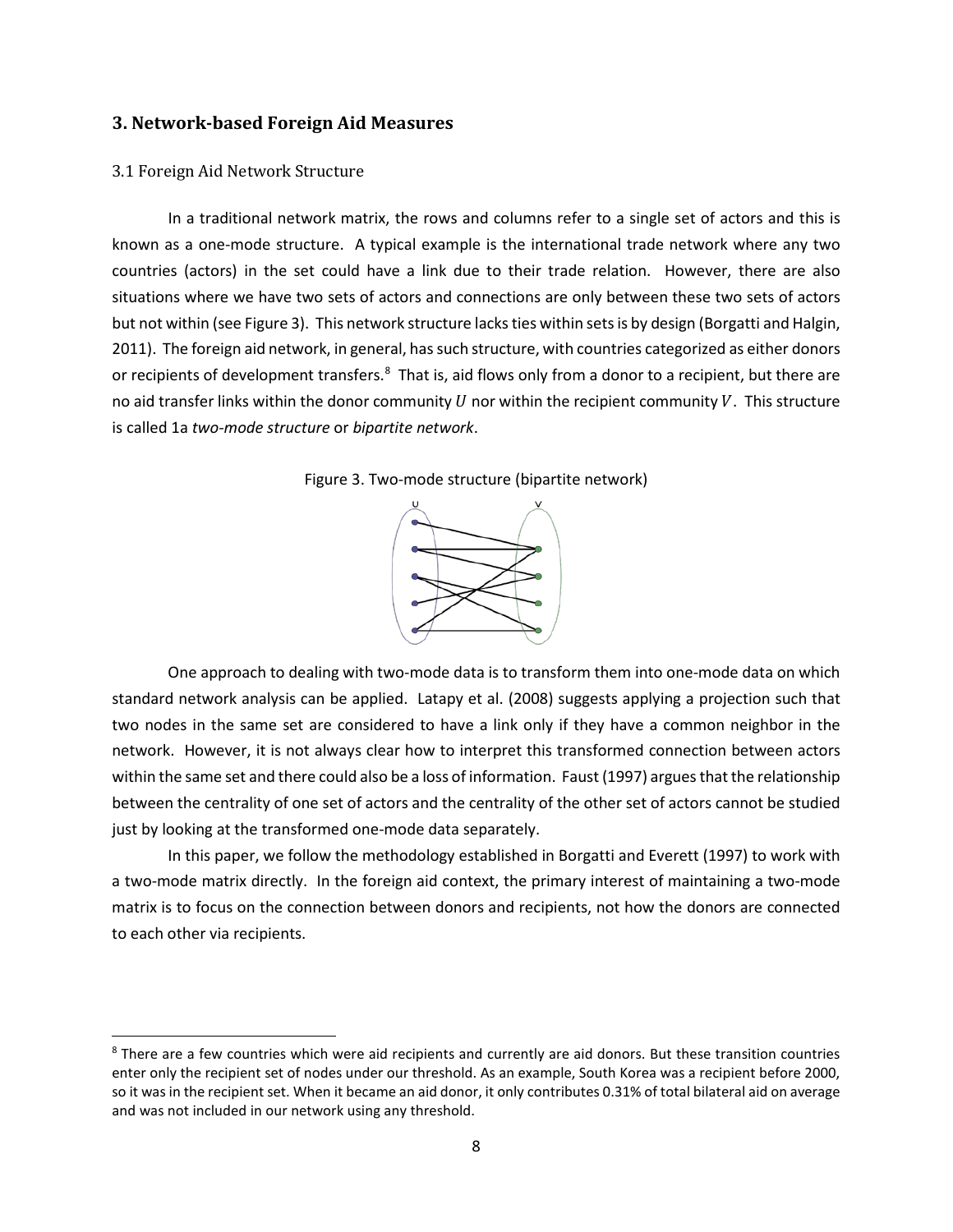#### 3.2 Foreign Aid Network as an Unweighted Network

Next we develop some network-based measures of foreign aid in both unweighted and weighted settings. The foreign aid data were extracted from OECD Aid Statistics for the period 1970 to 2012. The data is organized in matrix form as 2-mode bipartite network, with columns denoting donors and rows aid recipients. We denote the donor and recipient set as  $l_i$  and  $l_j$  respectively. The binary matrix  $l_i * l_j$ has element  $R_{ij} = 1$  if a link between donor *i* and recipient *j* is present at a certain threshold value and  $R_{ij} = 0$  otherwise. Table 3 is the 2-mode binary matrix for the top 15 donors and the first 5 recipients in the sample where  $\frac{aid_{ij}}{sid}$  $\frac{dxd_{ij}}{a_id_i} \geq 0.5\%$  is used as the threshold for 2012. Hence,  $R_{61} = 1$  denotes that there is a link between Albania and Germany, and Albania gets more than 0.5% of Germany's total aid budget in 2012. Since all relationships that pass the threshold are treated equally ( $R_{ii} = 1$ ) regardless of aid volume, this is an *unweighted network*.

|                       |            | <b>Aid Donors</b> |            |            |            |            |            |            |            |            |            |            |              |    |    |
|-----------------------|------------|-------------------|------------|------------|------------|------------|------------|------------|------------|------------|------------|------------|--------------|----|----|
|                       | <b>AUS</b> | <b>BEL</b>        | <b>CAN</b> | <b>DNK</b> | <b>FRA</b> | <b>GER</b> | <b>ITA</b> | <b>JPN</b> | <b>NLD</b> | <b>NOR</b> | <b>ESP</b> | <b>SWE</b> | <b>CHE</b>   | UK | US |
| <b>Aid Recipients</b> |            |                   |            |            |            |            |            |            |            |            |            |            |              |    |    |
| Albania               | 0          | 0                 | 0          | 0          | 0          | 1          | 1          | 0          | 0          | 0          | 0          |            | 1            | 0  | 0  |
| <b>Belarus</b>        | 0          | 0                 | 0          | 0          | 0          | 0          | 0          | 0          | 0          | 0          | 0          | 0          | 0            | 0  | 0  |
| Bosnia-Herzegovina    | 0          | 0                 | 0          | 0          | 0          | 0          | 0          | 0          | 0          | 1          | 0          | 1          | $\mathbf{1}$ | 0  | 0  |
| Croatia               | 0          | 0                 | 0          | 0          | 0          | 0          | 0          | 0          | 0          | 0          | 0          | 0          | 0            | 0  | 0  |
| Cyprus                | 0          | 0                 | 0          | 0          | 0          | 0          | 0          | 0          | 0          | 0          | 0          | 0          | 0            | 0  | 0  |

Table 3. Partial binary matrix

Note: this is an example of the year 2012 when the threshold of  $\frac{a_{i}d_{i}}{a_{i}d_{i}} \geq 0.5\%$  is applied.

#### (1) Node Degree

Node degree is a basic component of network analysis. Before defining node degree, we introduce some notation. At an aggregate level, the aid of recipient  $j$  is the total amount of aid from all donors *i,*  $aid_j = \sum_{i=1}^l aid_{ij}$ *.* Define an active donor at time *t* as  $aid_{ij} > 0$ . Let  $I_i^A$  be the set of all active donors. A donor i' is inactive with respect to recipient j if  $aid_{i'j} = 0$ . Let  $I_i^N$  be the set of all inactive donors for recipient j. Then let  $I_i = I_i^N + I_i^A$ . The node degree indicates the number of edges or links connected to a given node. For recipient j, it is denoted as  $d(n_i) = I_i^A$ . In the aid context, the degree of a donor node is the number of active recipient links, and the degree of a recipient node is the number of donors from whom she receives aid. So the node degree reflects each country's involvement in the aid system and it could help to identify those highly connected (or influential) donors and recipients in the network.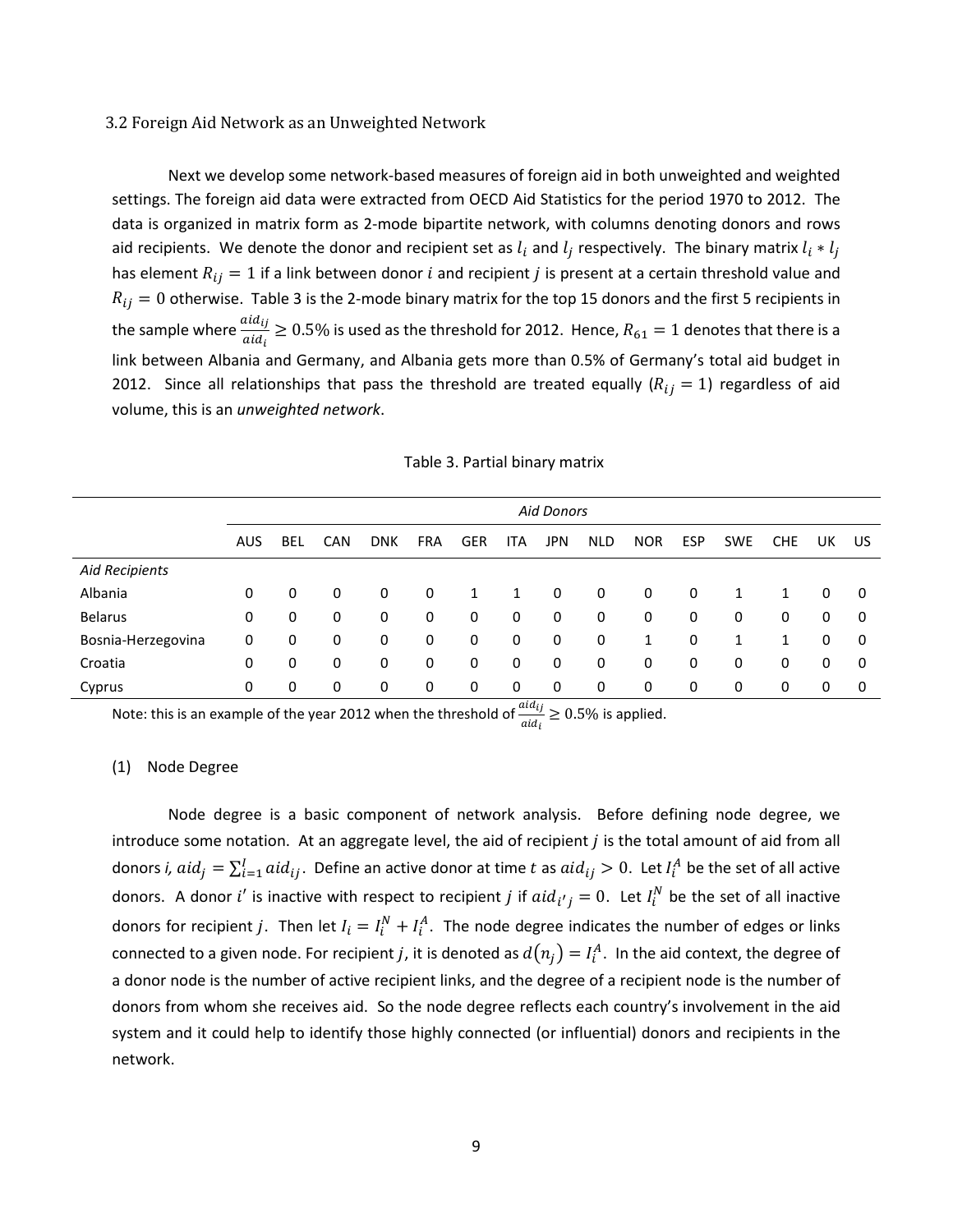#### (2) Node Centrality

Normalized degree centrality is node degree divided by the size of the opposite vertex set. For example, active degree centrality for recipient *j* is  $\frac{d(n_j)}{I_i}$ . The *node centrality* enables us to identify the presence of a center of gravity for the network. In the aid context, a country with higher centrality is more central in the network. Figure 4 summarizes the degree centrality for both donors and recipients in 2012. The transparent bars show the range of scores and blue bars show the mean with standard deviation. The country that has the highest score is labeled on the upper bound of the score range. The results suggest France, Germany, and EU institutions were the most central donors in general, with Switzerland becoming the most central donor recently; Pakistan, Bangladesh, Kenya, Mozambique, China, India, Indonesia, Iraq, Afghanistan have been the most central recipients at different points in time.



Figure 4. Descriptive statistics for degree centrality

## 3.2 Foreign Aid Network as a Weighted Network

Table 4 below presents the weight matrix that provides significant flexibility relative to the framework above. Recall that donor i's aid to recipient  $j$  is weighted by donor i's total bilateral aid budget  $\left(\frac{a_{i,j}}{a_{i,j}}\right)$  $\frac{a_{il}i_j}{a_{il}}$ ) while from recipient j's perspective, the weight matrix takes the form of  $\frac{a_{il}i_j}{a_{il}}$ . For example, in 2005, Vietnam received 1.98% of France's aid budget and 10.34% of its foreign aid is from France (see Table 4).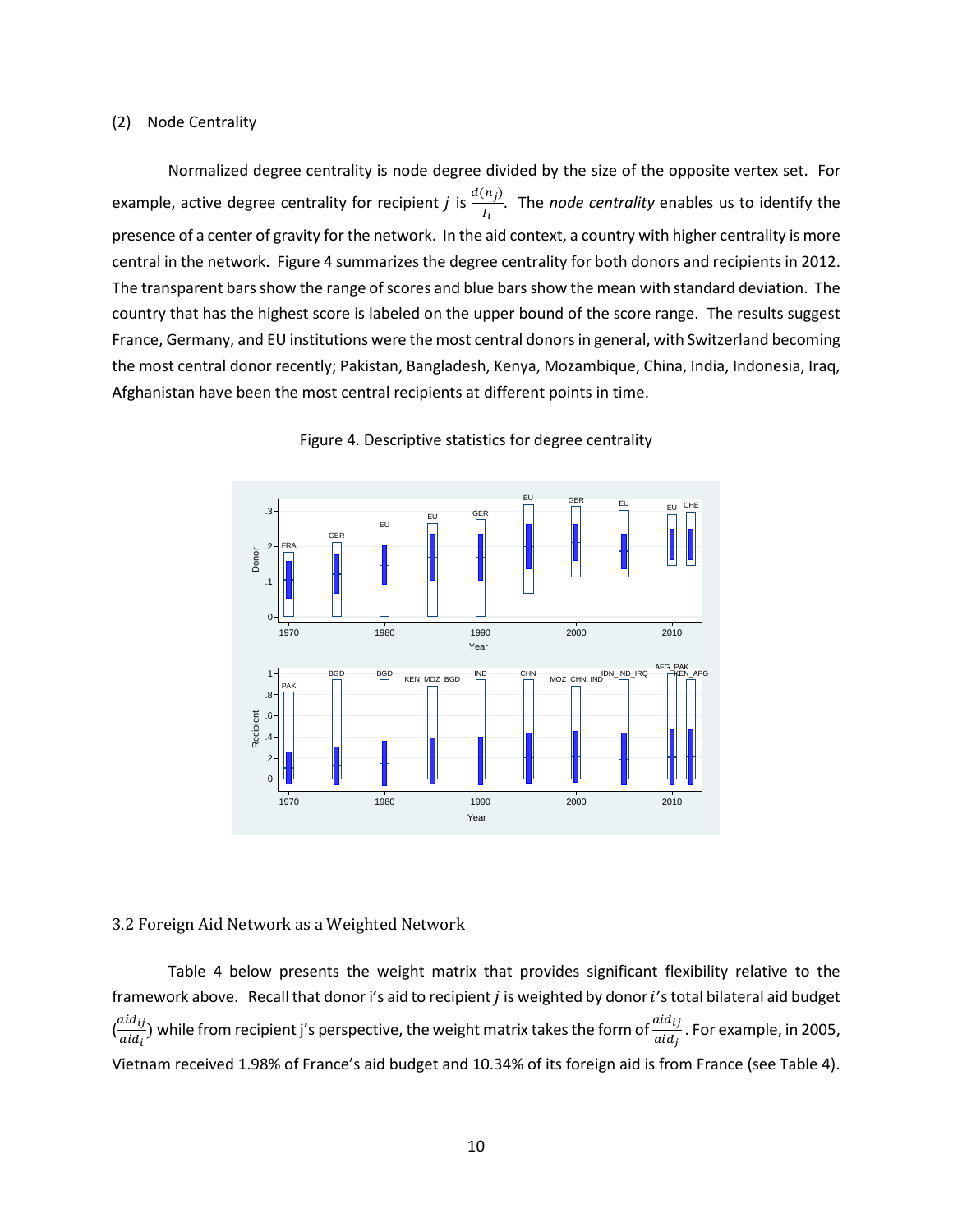|                                   | <b>AUS</b> | <b>BEL</b> | <b>CAN</b> | <b>DNK</b> | <b>FRA</b>     | <b>GER</b> | ITA  | <b>JPN</b>   | <b>NLD</b> | <b>NOR</b> | <b>ESP</b> | <b>SWE</b> | <b>CHE</b> | UK     | US.   |
|-----------------------------------|------------|------------|------------|------------|----------------|------------|------|--------------|------------|------------|------------|------------|------------|--------|-------|
| $\frac{aid_{ij}}{aid_{i}}$ matrix | 1.66       | 1.18       | 2.04       | 4.49       | 1.98           | 0.65       | 0.08 | 4.85         | 1.28       | 0.64       | 0.41       | 1.66       | 0.91       | 1.13   | 0.14  |
| $\frac{aid_{ij}}{aid_{i}}$ matrix | 2.08       | 1.12       | 4.11       | 4.44       | 10.34          | 3.39       |      | $0.13$ 53.71 | 2.60       | 1.02       | 0.57       | 2.66       | 0.91       | 5.06   | 2.33  |
| aid volume                        | 39.14      | 23.36      | 79.93      | 91.32      | $210.61$ 71.13 |            | 2.8  | 864.3        | 53.85      | 20.6       | 11.69      | 55.63      | 17.97      | 100.38 | 46.83 |

Table 4. Weight matrix of Vietnam in 2005

Note: the last row is the amount of aid Vietnam received from each donor in constant price (millions USD 2013)

The weighted matrix can then be used to construct network measures that incorporate the weights of the links. Take the node degree and degree centrality as examples. Following Newman (2004), the degree of a vertex in a weighted network is the sum of the weights of the edges attached to it. An example from donor i's perspective is the node degree being  $\sum_{j=1}^{J}\frac{aud_{ij}}{a id_{i}}$  $\int_{j=1}^{J} \frac{du_{ij}}{a id_j}$ , while degree centrality is  $\Sigma_{j=1}^J \frac{aid_{ij}}{aid_i}$  $\frac{J}{J} = \frac{u_i u_j}{a i d_i}$ . The node degree is interpreted as the mean share of a donor's budget or the mean share of a recipient's aid. Again in the Vietnam 2005 example, on average each donor gave 1.5% of its budget to

## **4. Application: Recipients' Aid Connectivity and Economic Growth**

Vietnam and each donor account for 6.3% of Vietnam's total bilateral aid.

4.1 Aid-Growth Relationship: Empirical Model

 $\overline{a}$ 

Much of the prior ODA-growth literature seeks to identify the relationship between a country's per-capita income growth and the volume of aid. Controls typically employed include initial income, policy, institutional quality (governance), and geographic location. Not surprisingly, much attention has been devoted to addressing the endogenous allocation of aid and the identification of causation. To address this issue we mimic Rajan and Subramanian's (2008) highly cited work, using the extended data for the period 1[9](#page-10-0)70-2005 from Clemens et al. (2012). $^9$  The network-based measures added to the original model are: degree centrality in both unweighted and weighted networks. This yields the specification:

3) 
$$
rgdpchg_{it} = \beta_0 + \beta_1(\text{aid/GDP})_{it} + \beta_2 \text{degc}_{it} + \beta_3 \text{yc}_{it} + \beta_4 \text{policy}_{it} + \beta_5 \text{le}_{it} + \beta_6 \text{geog}_{it} + \beta_7 \text{inst}_{it} + \beta_8 \text{inf}_{it} + \beta_9 (M2/GDP)_{it} + \beta_{10} \text{b}_{it} + \beta_{11} \text{revol}_{it} + \beta_{12} \text{eth} \text{fra}_{it} + \varepsilon_{it}
$$

where  $rgdpchg$  is the five-year average annual growth of per capita GDP,  $aid/GDP$  is aid to GDP (a normalized measure of aid volume),  $yc$  is the initial level of per capita GDP, policy is the initial level of trade policy index, le is the initial level of life expectancy, geog is geography (the average of number of frost days and tropical land area), *inst* is institutional quality, *inf* is the initial inflation,  $M2/GDP$  is the

<span id="page-10-0"></span> $9$  The generosity of the authors to share their extended data is very much appreciated.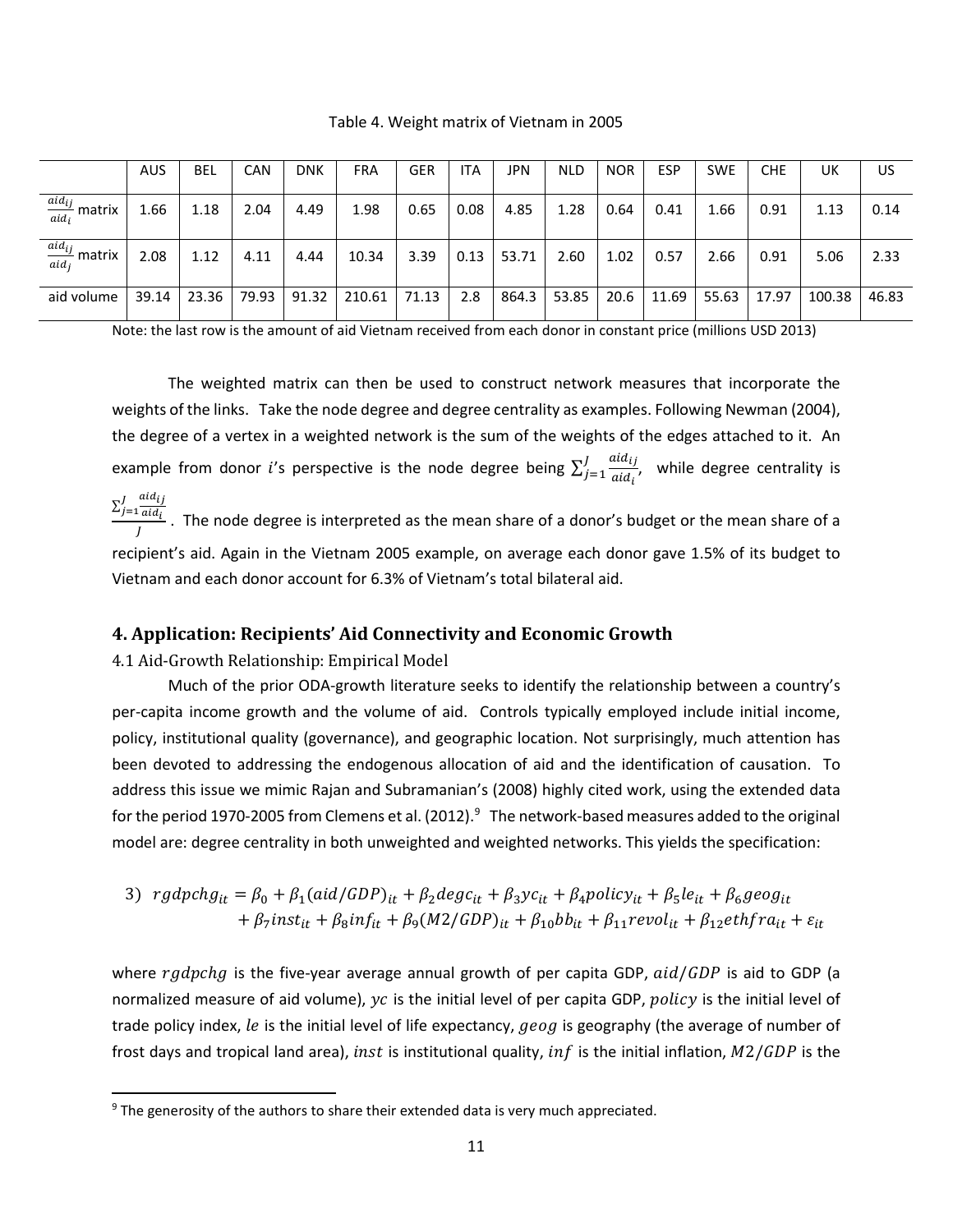initial financial depth,  $bb$  is the budget balance as proportion of GDP,  $revol$  is the average number of revolutions, and eth fra is ethnic fractionalization.<sup>[10](#page-11-0)</sup> The  $\deg c_{it}$  is the degree centrality measure which takes different forms in the unweighted and weighted network settings.<sup>11</sup> Note that the measure from the donor's point of view is called the *Donor Threshold Model* and the one from the recipient's point of view is called the *Recipient Threshold Model* when reporting the results.

We estimate equation 3 with the following questions in mind: (i) Is connection to more donors who contribute a meaningful aid share positively correlated with recipient growth? (ii) Are unconditional connections with donors positively correlated with recipient growth? (iii) Is connection with more donors who account for a larger share of a recipient's aid positively correlated with recipient growth? (iv) Does weighting of linkages with donors who commit a larger share of aid budget illuminate a stronger positively correlated with recipient growth? We explore these questions empirically in the following sections.

## 4.2 Estimation Strategy and Evidence

We follow Rajan and Subramanian (2008) and employ GMM to estimate the equation above. Identification relies on first-differencing and using lagged values of the endogenous variables as instruments. In the difference-GMM estimator (or the Arellano and Bond procedure), lagged levels are used to instrument for the differenced right-hand-side variables. We begin by looking at the results based on unweighted network measures. Table 5 summarizes the results across different specifications. Column 1 reports the core specification in Rajan and Subramanian (2008), and it fails to find a significant aid-growth relationship. Columns 2 and 3 shows the results for Donor Threshold Models where a recipient is important to a donor. The connectivity-growth evidence is tested controlling for the aid/GDP ratio by adding the degree centrality term to the core specification. The results indicate (at 10% confidence level) that a 1 percentage-point increase in aid/GDP is associated with 0.18 percent point *decrease* in average annual growth of GDP. However, a one percentage-point increase in degree centrality within the aid network is associated with an *increase* of the average annual growth rate of per capita GDP by 6.8 percentage points (at 5% level). Column 3 adds the interaction of centrality and aid/GDP into the specification. The negative and significant sign suggest that aid connectivity does not work better with a larger amount of aid. In the Recipient Threshold Models (columns 4 and 5), filtering links to those donors who account for a larger share of a recipient's total aid, does not indicate that ODA linkages contribute significantly to growth.

 $\ddot{\phantom{a}}$ 

<span id="page-11-0"></span> $10$  Appendix A provides precise definitions and sources for these variables.

<span id="page-11-1"></span> $^{11}$  As noted previously, the unweighted form is  $d ( n_{jt} ) / I_{it}$  and the weighted form is  $\Sigma_{t=1}^{I} \frac{a t d_{ij} t}{a t d_{it}}$  $\frac{1}{i=1} \frac{u_i u_{ijt}}{a_i d_{it}}$  / I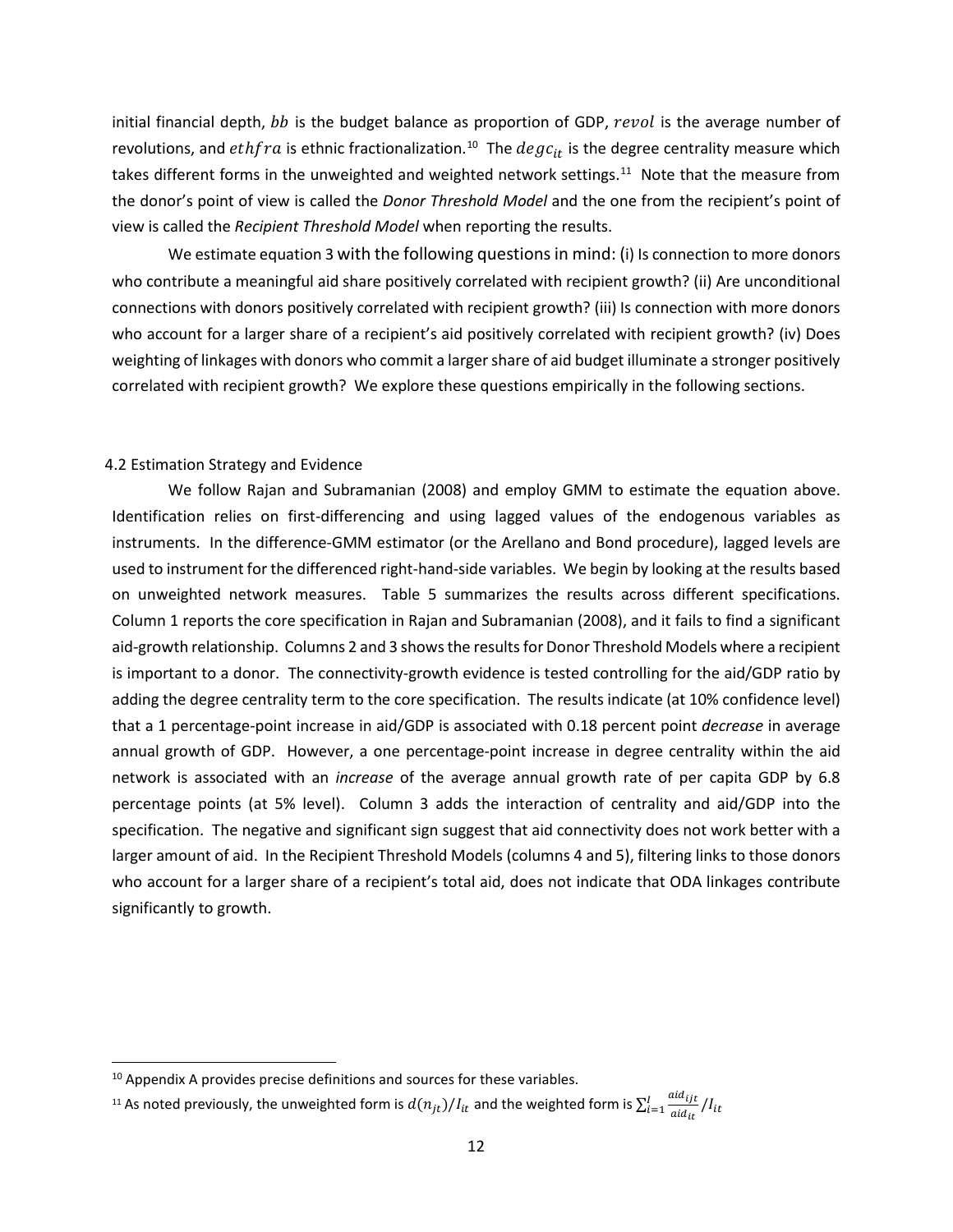|                               | <b>Baseline Model</b> |             | Donor Threshold Models |            | <b>Recipient Threshold Models</b> |
|-------------------------------|-----------------------|-------------|------------------------|------------|-----------------------------------|
| Variables                     | (1)                   | (2)         | (3)                    | (4)        | (5)                               |
|                               |                       |             |                        |            |                                   |
| aid/GDP                       | $-0.105$              | $-0.177*$   | 0.135                  | $-0.153$   | $-0.328*$                         |
|                               | (0.105)               | (0.103)     | (0.154)                | (0.117)    | (0.192)                           |
| degree centrality             |                       | $6.831**$   | $8.012*$               | $-2.845$   | $-7.253$                          |
|                               |                       | (3.311)     | (4.673)                | (8.534)    | (12.47)                           |
| (degree centrality)*(aid/GDP) |                       |             | $-0.716**$             |            | 1.795                             |
|                               |                       |             | (0.321)                |            | (1.658)                           |
| yc penn                       | $-2.654*$             | $-1.937$    | $-2.041$               | $-2.585$   | $-2.704$                          |
|                               | (1.564)               | (1.953)     | (2.071)                | (1.662)    | (1.987)                           |
| le_wdi                        | $-0.128$              | $-0.119$    | $-0.0846$              | 0.0918     | 0.000693                          |
|                               | (0.135)               | (0.156)     | (0.179)                | (0.169)    | (0.153)                           |
| sw1_i                         | 0.440                 | 0.314       | 0.223                  | 0.550      | 0.158                             |
|                               | (0.934)               | (0.719)     | (0.798)                | (1.023)    | (1.083)                           |
| INST_QLTY                     | $-1.137$              | $-1.335$    | 0.0640                 | $-0.451$   | 0.982                             |
|                               | (2.994)               | (3.054)     | (2.756)                | (3.393)    | (3.856)                           |
| Ininfl                        | $-1.360**$            | $-0.810$    | $-0.849*$              | $-1.214*$  | $-1.409**$                        |
|                               | (0.635)               | (0.572)     | (0.439)                | (0.632)    | (0.570)                           |
| m2final                       | $-6.563$              | $-6.205$    | $-7.300**$             | $-5.925$   | $-6.992*$                         |
|                               | (4.670)               | (4.861)     | (3.315)                | (3.728)    | (3.884)                           |
| bbfinal                       | 12.04                 | 8.218       | 18.46*                 | 7.668      | 4.606                             |
|                               | (9.219)               | (9.662)     | (9.898)                | (8.832)    | (11.13)                           |
| revolutions                   | $-2.674***$           | $-2.185***$ | $-2.271***$            | $-1.931**$ | $-1.943**$                        |
|                               | (0.765)               | (0.627)     | (0.797)                | (0.855)    | (0.778)                           |

Table 5. GMM regression results (unweighted network measures, varying threshold values)

Note: Standard errors in parentheses, \*\*\* p<0.01, \*\* p<0.05, \* p<0.1

Threshold values (the mean share of  $\frac{a id_{ij}}{a id_i}$  and  $\frac{a id_{ij}}{a id_j}$ ) vary each year when constructing the matrix as described in Section 2.

When the threshold value is set to be 0%, which means any amount of aid constitutes an aid relationship, we find no association between centrality and recipient growth (see Table 6). It is the volume of links with attentive donors, not the number of unconditional links, or aid levels, which is associated with recipient growth. Removing the threshold filter introduces many casual donors into the sample that dilutes the effect of connectivity from *attentive* donors. That is, unconditional connectivity or aid amount are not significantly associated with growth per-se, while connectivity with attentive donors is.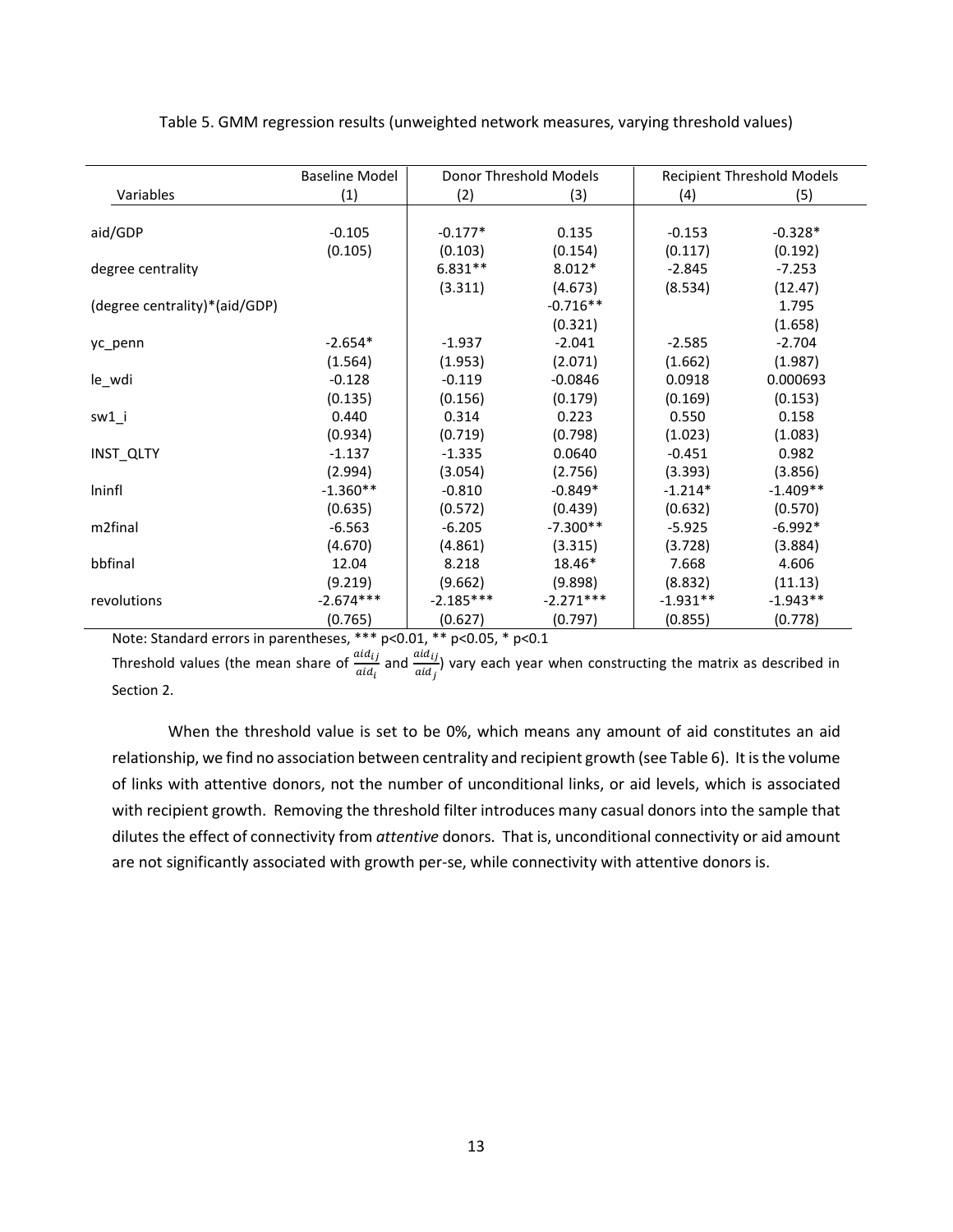| Variables        | (1)         | (2)        | (3)        |
|------------------|-------------|------------|------------|
|                  |             |            |            |
| aid/GDP          | $-0.105$    | $-0.143$   | $-0.520*$  |
|                  | (0.105)     | (0.161)    | (0.288)    |
| degree           |             | 1.981      | $-1.138$   |
|                  |             | (2.354)    | (2.754)    |
| degree * aid/GDP |             |            | 0.499      |
|                  |             |            | (0.362)    |
| yc penn          | $-2.654*$   | $-3.780$   | $-2.769$   |
|                  | (1.564)     | (2.497)    | (2.269)    |
| le_wdi           | $-0.128$    | $-0.0163$  | $-0.168$   |
|                  | (0.135)     | (0.173)    | (0.162)    |
| sw1_i            | 0.440       | 0.634      | 0.329      |
|                  | (0.934)     | (1.048)    | (0.749)    |
| INST_QLTY        | $-1.137$    | 0.453      | 0.701      |
|                  | (2.994)     | (2.867)    | (2.868)    |
| Ininfl           | $-1.360**$  | $-1.434**$ | $-1.500**$ |
|                  | (0.635)     | (0.727)    | (0.669)    |
| m2final          | $-6.563$    | $-2.830$   | $-3.305$   |
|                  | (4.670)     | (5.503)    | (4.767)    |
| bbfinal          | 12.04       | 4.411      | 10.84      |
|                  | (9.219)     | (11.93)    | (11.78)    |
| revolutions      | $-2.674***$ | $-1.243*$  | $-0.906$   |
|                  | (0.765)     | (0.700)    | (0.733)    |

Table 6. GMM results (unweighted network, Donor Threshold Models, threshold value=0)

Note: Standard errors in parentheses, \*\*\* p<0.01, \*\* p<0.05, \* p<0.1

The results for the weighted aid network are reported in Table 7. In this case, degree centrality (*degc<sub>it</sub>*) becomes  $\sum_{i=1}^{I} \frac{a_{i}}{a_{i}}$  $\frac{d}{dt} \frac{d}{dt} \frac{d}{dt}$  / $I_{it}$ . Note that weighted linkages remain associated with increased recipient growth. However, the magnitude and significance are weakened in comparison to the unweighted networks. The negative aid/GDP result, which was quite robust in the unweighted networks, becomes insignificant here. In the Recipient Threshold Models, the weighting of linkages with donors who contribute significantly to a recipient's aid budget does not change the general insignificance.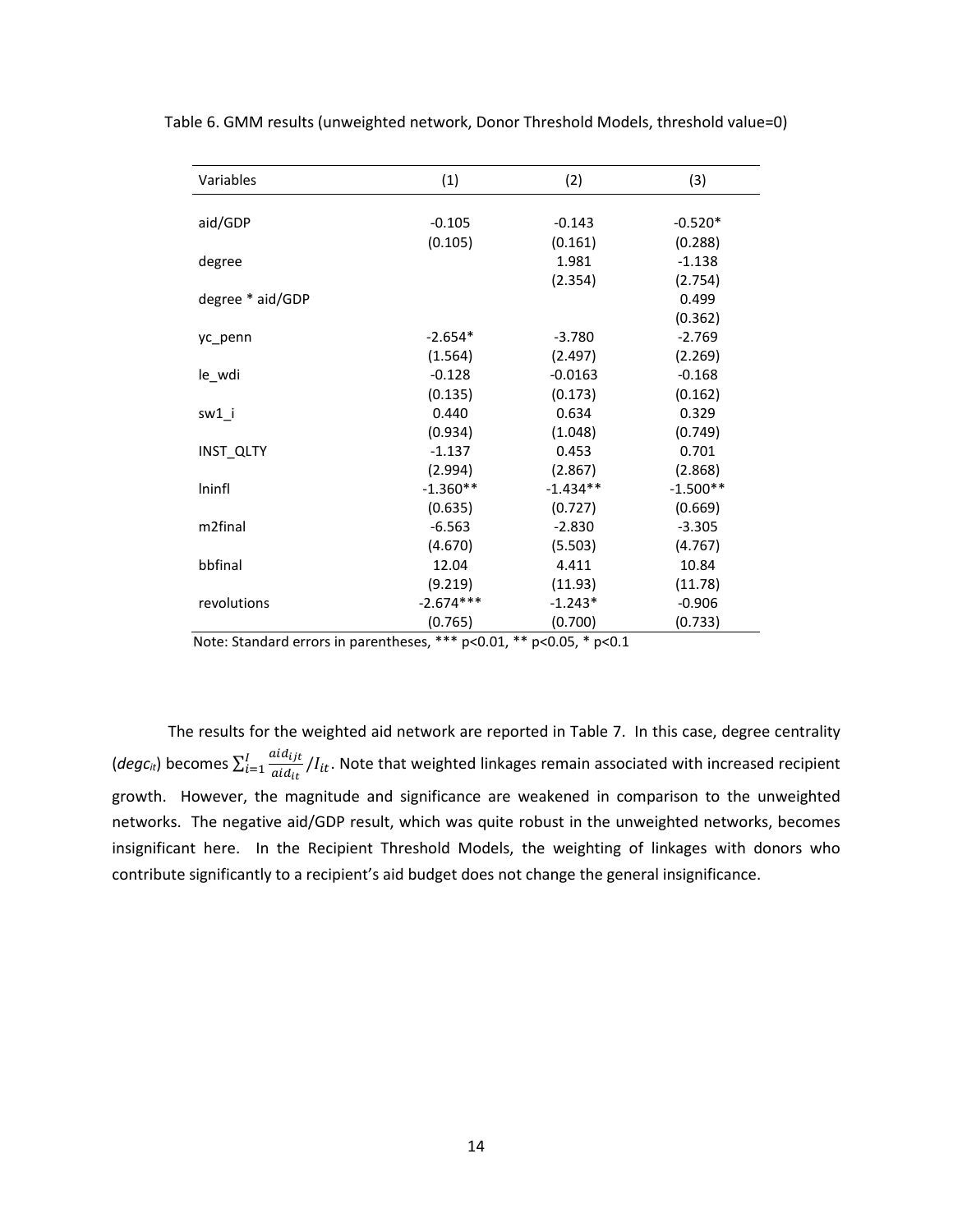|                               | <b>Baseline Model</b> |             | Donor Centrality Models |             | <b>Recipient Centrality Models</b> |
|-------------------------------|-----------------------|-------------|-------------------------|-------------|------------------------------------|
| Variables                     | (1)                   | (2)         | (3)                     | (4)         | (5)                                |
|                               |                       |             |                         |             |                                    |
| aid/GDP                       | $-0.105$              | $-0.121$    | 0.125                   | $-0.118$    | $-0.382$                           |
|                               | (0.105)               | (0.128)     | (0.150)                 | (0.0926)    | (1.866)                            |
| degree centrality             |                       | $-0.0136$   | $1.701*$                | 0.355       | 0.321                              |
|                               |                       | (0.516)     | (0.900)                 | (0.236)     | (0.336)                            |
| (degree centrality)*(aid/GDP) |                       |             | $-0.261**$              |             | 0.0292                             |
|                               |                       |             | (0.119)                 |             | (0.282)                            |
| yc_penn                       | $-2.654*$             | $-2.957$    | $-1.682$                | $-3.081*$   | $-3.912*$                          |
|                               | (1.564)               | (2.044)     | (2.199)                 | (1.721)     | (2.178)                            |
| le_wdi                        | $-0.128$              | 0.0223      | 0.0901                  | $-0.0914$   | $-0.0426$                          |
|                               | (0.135)               | (0.170)     | (0.149)                 | (0.219)     | (0.176)                            |
| $sw1_i$                       | 0.440                 | 0.714       | $-0.00327$              | $-0.00433$  | 0.290                              |
|                               | (0.934)               | (1.018)     | (0.667)                 | (1.157)     | (0.846)                            |
| INST_QLTY                     | $-1.137$              | $-1.448$    | 0.924                   | 0.278       | 0.245                              |
|                               | (2.994)               | (3.428)     | (2.673)                 | (3.117)     | (2.504)                            |
| Lninfl                        | $-1.360**$            | $-0.862*$   | $-1.262***$             | $-1.265$    | $-0.785$                           |
|                               | (0.635)               | (0.518)     | (0.466)                 | (0.801)     | (0.529)                            |
| m2final                       | $-6.563$              | $-5.189$    | $-6.722*$               | $-4.169$    | $-1.973$                           |
|                               | (4.670)               | (3.894)     | (3.792)                 | (4.298)     | (4.087)                            |
| bbfinal                       | 12.04                 | 16.58       | 10.00                   | 11.57       | 12.99                              |
|                               | (9.219)               | (11.92)     | (9.321)                 | (13.10)     | (8.471)                            |
| revolutions                   | $-2.674***$           | $-2.252***$ | $-2.317***$             | $-2.157***$ | $-2.000**$                         |
|                               | (0.765)               | (0.769)     | (0.750)                 | $-4.169$    | $-1.973$                           |

#### Table 7. GMM regression results (weighted network measures)

Note: Standard errors in parentheses, \*\*\* p<0.01, \*\* p<0.05, \* p<0.1

## 4.3 Supporting Evidence of the Complementary Attentive Donor Hypothesis

The positive relationship between recipient growth and connectedness to more donors who contribute a higher share of their budget to this recipient is novel since such network measures have not been previously embedded in the standard aid-growth regressions. There are several potential mechanisms by which connectivity with attentive donors may be associated with growth. First, there may be synergies or complementarities in the aid from multiple attentive donors. These complementarities may be associated with specialized sectorial focus (or expertise). For example, suppose one donor specialized in building roads and another with bridges in a recipient country with many rivers. Combined, balanced aid by these donors would be likely to yield greater growth effects than if the value of their joint contributions were towards only bridges or only roads. A Kremer O-Ring model can capture the critical nature of sector complementarities in producing growth. Donor complementarities can also be modeled as a type of economies of scope.

To provide some supporting evidence for this hypothesis we utilize OECD/DAC Aid Statistics to explore the sectorial distribution of aid. The second moment (e.g. the standard deviation) is reported in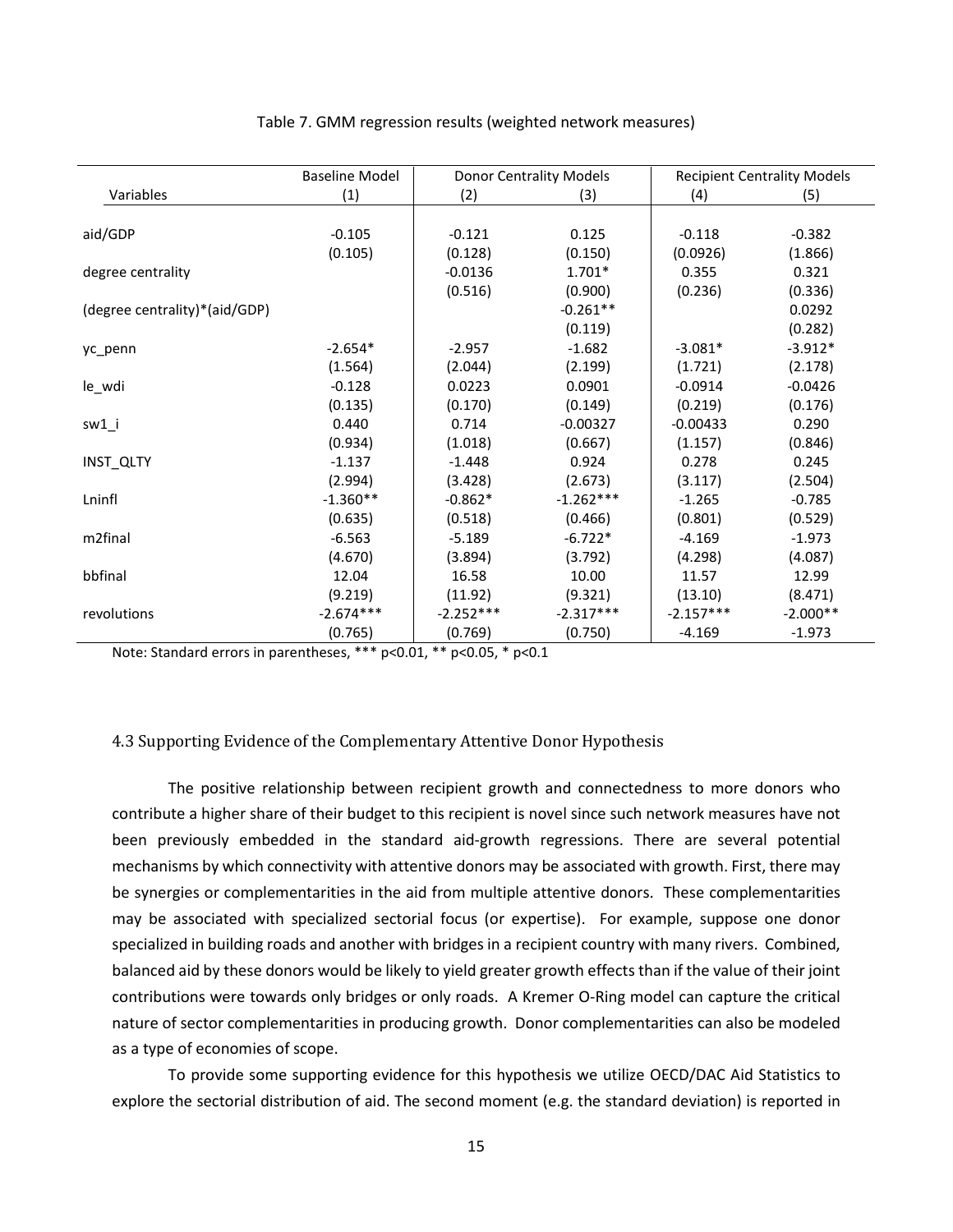Figure 5, where a larger variation indicates more uneven aid across sectors (or a greater concentration of aid). The variation among sectors in the aid allocation changes over time, but in general countries such as the United States, Japan, France, and Germany have larger variation while Switzerland, Belgium, Denmark, and Sweden have tighter sectorial focus. For example, in the period 2001-2005, the United States distributed approximately 42% of its aid to social infrastructure and services, 15% to action relating to debt, and 14% humanitarian aid, but Switzerland has a relatively more evenly distribution pattern (see Table 13). In addition, countries with larger variation may still have different priorities. Japan allocates the most to action relating to debt (33%), followed by economic infrastructure and services (23%), and social infrastructure and services (20%).



Figure 5. Standard deviation of sectorial aid by donors

Table 8. Mean share of aid allocation by sectors (2001-2005)

| Sectors                                  | US       | <b>JPN</b> | <b>CHE</b> |
|------------------------------------------|----------|------------|------------|
| social infrastructure & services         | 42.15718 | 19.82215   | 19.56017   |
| economic infrastructure & services       | 8.825572 | 23.33967   | 6.21822    |
| production sectors                       | 5.997024 | 7.712764   | 7.625802   |
| multisector/cross-cutting                | 3.917148 | 3.073994   | 13.88052   |
| commodity aid/general program assistance | 4.05043  | 1.591165   | 2.355999   |
| action relating to debt                  | 14.77651 | 33.34954   | 15.86613   |
| humanitarian aid                         | 14.26292 | 3.56235    | 13.48448   |
| unallocated aid /unspecified             | 6.013218 | 7.548365   | 21.00869   |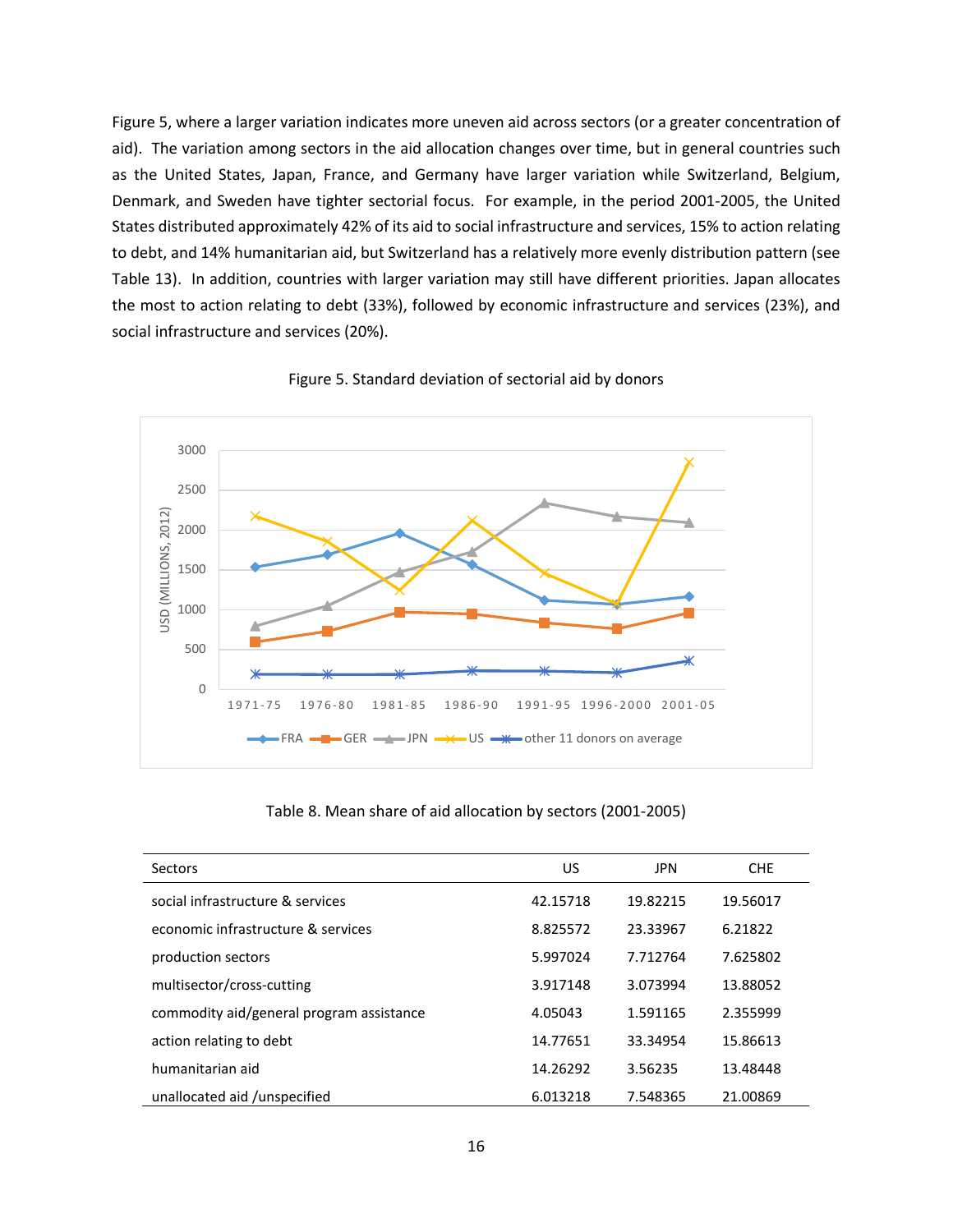We next look for evidence of the complementarities/sector dispersion conjecture. When adding the aid variation among sectors to our previous model, all specifications return a positive and significant relationship towards recipient growth (Table 9). This is consistent with the idea that connection to donors who concentrate aid in fewer sectors is associated with higher recipient growth. Moreover, the interaction term suggests greater concentration does not work better with a larger amount of aid.

|                                 | <b>Unweighted Network</b> |             |              | <b>Weighted Network</b> |             |
|---------------------------------|---------------------------|-------------|--------------|-------------------------|-------------|
|                                 | Donor                     | Recipient   | Donor        | Donor                   | Recipient   |
|                                 | Threshold                 | Threshold   | Threshold    | Threshold               | Threshold   |
|                                 | Model                     | Model       | Model $(=0)$ | Model                   | Model       |
| Variables                       | (1)                       | (2)         | (3)          | (4)                     | (5)         |
|                                 |                           |             |              |                         |             |
| Aid/GDP                         | $-0.0125$                 | 0.0338      | $-0.107$     | 0.0184                  | $-0.0104$   |
|                                 | (0.115)                   | (0.108)     | (0.147)      | (0.111)                 | (0.119)     |
| degree centrality               | 2.287                     | 4.682       | 1.687        | $-0.507$                | 0.0345      |
|                                 | (4.079)                   | (8.309)     | (2.698)      | (1.401)                 | (0.324)     |
| sectorial variation(std)        | $1.168***$                | $1.279***$  | $0.931*$     | 1.496**                 | $1.045***$  |
|                                 | (0.369)                   | (0.320)     | (0.497)      | (0.647)                 | (0.345)     |
| (sectorial variation)*(aid/GDP) | $-0.112**$                | $-0.117**$  | $-0.0861$    | $-0.120**$              | $-0.105**$  |
|                                 | (0.0486)                  | (0.0504)    | (0.119)      | (0.0483)                | (0.0500)    |
|                                 |                           |             |              |                         |             |
| yc penn                         | $-1.783$                  | $-2.593$    | $-1.190$     | $-2.292$                | $-1.916$    |
|                                 | (1.879)                   | (1.580)     | (2.350)      | (2.072)                 | (1.680)     |
| le_wdi                          | 0.0265                    | 0.131       | 0.0210       | 0.0103                  | $-0.0770$   |
|                                 | (0.181)                   | (0.167)     | (0.224)      | (0.190)                 | (0.175)     |
| sw1_i                           | 0.691                     | 0.331       | 0.998        | 0.268                   | 0.274       |
|                                 | (0.735)                   | (0.673)     | (0.980)      | (0.777)                 | (0.746)     |
| INST_QLTY                       | 1.367                     | 0.989       | 1.274        | 2.809                   | 1.692       |
|                                 | (3.014)                   | (2.632)     | (3.555)      | (2.446)                 | (2.513)     |
| Lninfl                          | $-1.187**$                | $-1.365***$ | $-1.926***$  | $-1.528***$             | $-1.515***$ |
|                                 | (0.584)                   | (0.517)     | (0.742)      | (0.462)                 | (0.548)     |
| m2final                         | $-6.449*$                 | $-3.384$    | $-4.634$     | $-6.130$                | $-6.797*$   |
|                                 | (3.633)                   | (3.567)     | (4.000)      | (3.840)                 | (3.798)     |
| <b>Bbfinal</b>                  | 7.839                     | 2.607       | 6.846        | 12.07                   | 7.278       |
|                                 | (8.386)                   | (7.142)     | (11.36)      | (10.69)                 | (8.925)     |
| revolutions                     | $-1.375**$                | $-0.986$    | $-0.746$     | $-1.551**$              | $-1.424**$  |
|                                 | (0.584)                   | (0.886)     | (0.832)      | (0.769)                 | (0.606)     |

Table 9. GMM regression results (sector concentration and recipient growth)

Note: Standard errors in parentheses, \*\*\* p<0.01, \*\* p<0.05, \* p<0.1

Furthermore, managing multiple donors may discipline the recipient and induce learning that would not occur if the total volume of aid were from fewer recipients. Project proposal, implementation, and maintenance for multiple donors require improved governance and administration capacities by the recipient which may spill over beyond the projects themselves.

In contrast, the recipient threshold model fails to find a significant relationship between recipient growth and connection with more donors who account for a larger share of the recipient's aid. This lack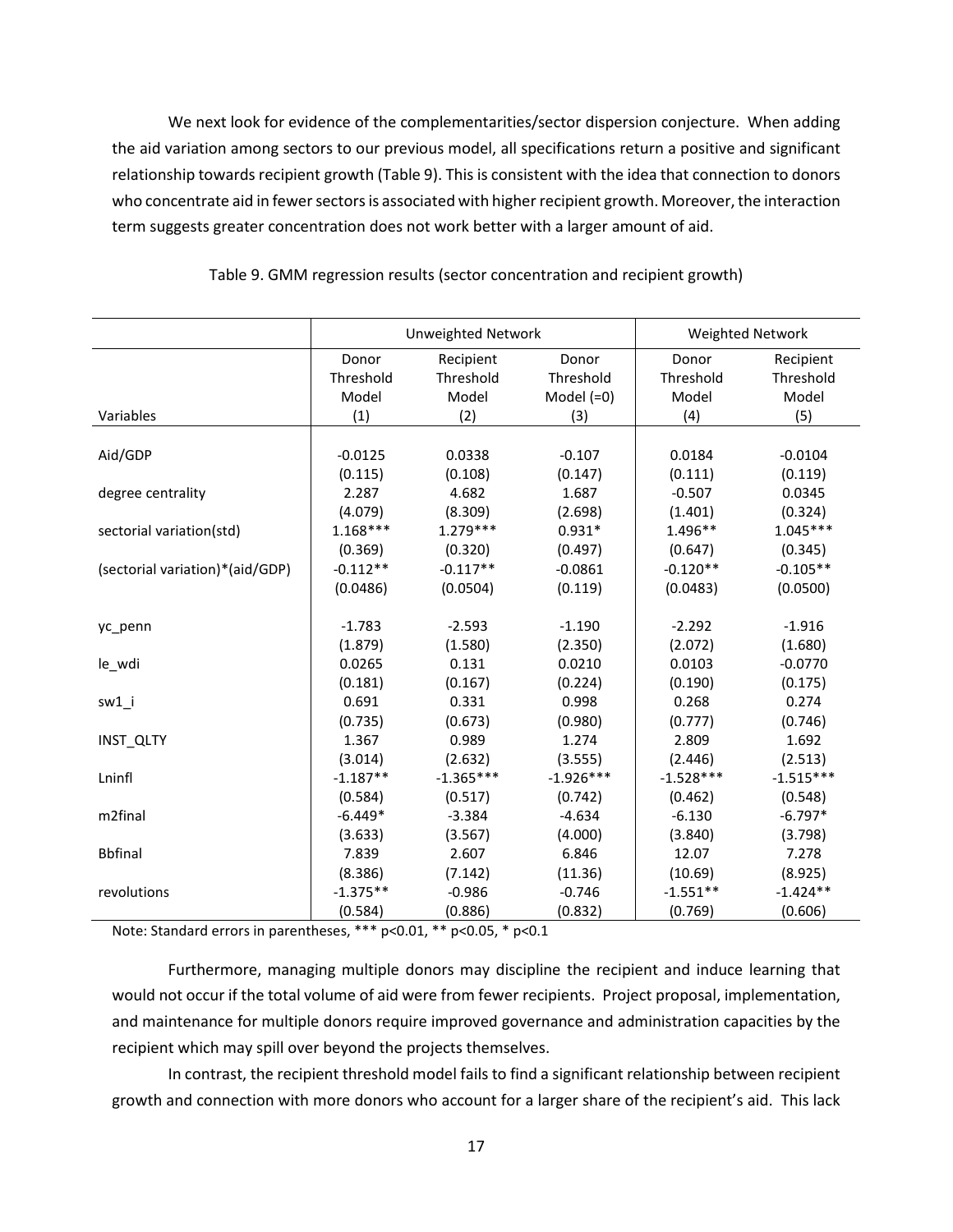of significance juxtaposed with the significance of the Donor Threshold Model is interesting and informative. A first interpretation is that it is the size of the attentive donor set, rather than the volume of aid itself, which is significantly associated with growth. This contradicts the focus of nearly thirty years of research searching for the effect of aid on growth. This literature almost universally looks at aid volumes (though sometimes filtered by sector or time impact) and not connectedness. As discussed previously, this lack of significance reinforces the interpretation that it is the presence of multiple complementary "attentive donors", rather than aid volume that is associated with growth. The second explanation for this pattern of significance across the threshold models is that this threshold may select for strategic (rather than altruistic) ODA relationships. Large donations intended to buy influence (e.g. UN votes, port landing rights, etc.) rather than spur development may not receive attention from the donor once the "transaction" is complete.

## **5. Conclusion**

Treating foreign aid as a bipartite social network allows us to generate new measures of aid connectivity among actors that appear significantly related to economic growth. Most prior analyses focus on aid volumes rather than connectivity as quantitative explanatory variables of aid impact. As a precursor to quantitative analysis, we characterize the network topology to illuminate the OECD aid network structure. We find that consideration of network topology illuminates relationships and mechanisms that are difficult to discern with traditional analyses. Node specific measures (e.g., degree centrality and eigenvector centrality), illuminate the position of a particular donor and/or recipient in the network. To explore the usefulness of network-based measures, we embed degree centrality (in both weighted and unweighted networks) in Rajan and Subramanian's (2008) highly cited paper. Their conclusion was that aid volume had a little relationship with economic growth.

We find that the degree centrality of the recipient, with an edge inclusion threshold that sets a minimum share of a donor's aid to a particular recipient, is significantly correlated with the growth impact of donor aid. Contrarily, foreign aid is uncorrelated with recipient growth with a recipient-side filter on the importance of the donor to the recipient. Unconditional connectedness with casual donors also dilutes the effect of connectivity from an attentive donor upon aid. These results suggest that the importance of a recipient within the *donor's* network, rather than aid volume alone, is associated with the growth impact of bilateral aid. We explore mechanisms for these findings that include the complementarity of aid from multiple attentive donors. There are associated policy implications. For example, the impact of a given aid volume on recipient's economic growth may be higher if it comes from more donors, allowing each to focus more intensely on specific sectors. An interpretation is that it is the focused attention of donors, not the volume of aid alone, is critical in the aid-growth connection. This paper represents a first effort to apply network analysis to the foreign aid system to address important unresolved questions. The results appear promising.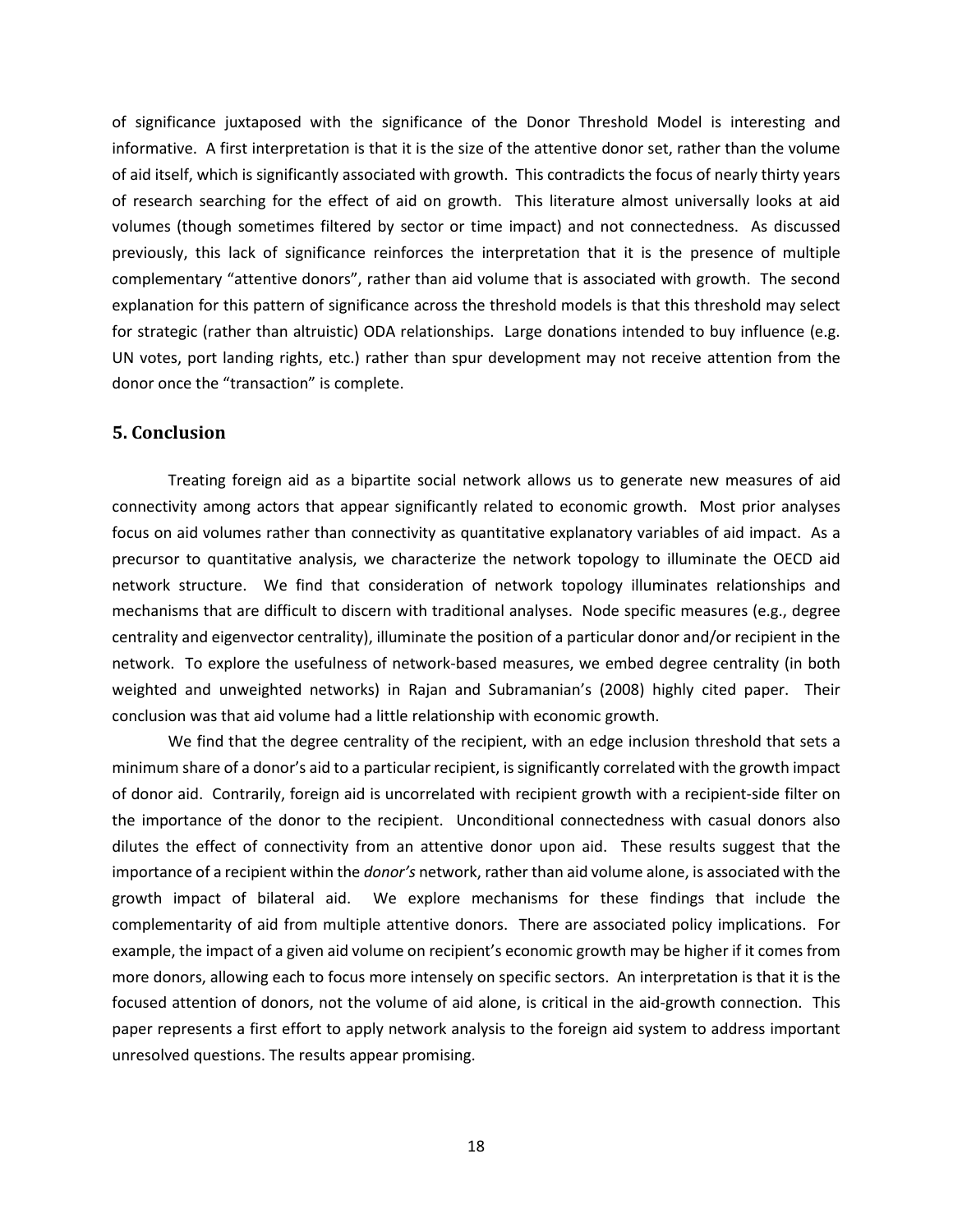# **References**

Albert, A. and A. L. Barabasi, (2002), "Statistical Mechanics of Complex Networks", Reviews of Modern Physics 74, 47.

Annen, Kurt and Luc Moers, (2017), "Donor Competition for Aid Impact, and Aid Fragmentation", *The World Bank Economic Review*, Volume 31, Issue 3, 1 October 2017, Pages 708 – 729. <https://doi.org/10.1093/wber/lhw019>

Berthélemy, J. C. (2006). Bilateral donors' interest vs. recipients' development motives in aid allocation: do all donors behave the same?. *Review of Development Economics*, *10*(2), 179-194.

Boone, P. (1996). Politics and the effectiveness of foreign aid. *European economic review*, *40*(2), 289- 329.

Borgatti, S.P., & Everett, M.G. (1997). Network analysis of 2-mode data. *Social Networks* 19, 243-269.

Borgatti, S. P., & Halgin, D. S. (2011). Analyzing affiliation networks. *The Sage handbook of social network analysis*, 417-433.

Borgatti, S.P., Everett, M.G. and Freeman, L.C. 2002. Ucinet for Windows: Software for Social Network Analysis. Harvard, MA: Analytic Technologies.

Burnside, C., & Dollar, D. (2000). Aid, policies, and growth. *American economic review*, 847-868.

Civelli, Andrea, Horowitz, Andrew W., and Arilton Teixeira. 2016. "A Signal of Altruistic Motivation for Foreign Aid," *The B.E. Journal of Economic Analysis & Policy*. Volume 16, Issue 4, 20160024, ISSN (Online) 1935-1682, ISSN (Print) 2194-6108, DOI: [https://doi.org/10.1515/bejeap-2016-0024.](https://doi.org/10.1515/bejeap-2016-0024)

Clemens, M. A., Radelet, S., Bhavnani, R. R., & Bazzi, S. (2012). Counting Chickens when they Hatch: Timing and the Effects of Aid on Growth\*. *The Economic Journal*, *122*(561), 590-617.

Davis, A., Gardner, B. B., & Gardner, M. R. (2009). *Deep South: A social anthropological study of caste and class*. Univ of South Carolina Press.

Dudley, L., & Montmarquette, C. (1976). A model of the supply of bilateral foreign aid. *The American Economic Review*, 132-142.

Easterly, W. (2003). Can foreign aid buy growth?. *The journal of economic perspectives*, *17*(3), 23-48.

Faust, K. (1997). Centrality in affiliation networks. *Social Networks*, 19, 157–191.

Fleck, R. K., & Kilby, C. (2010). Changing aid regimes? US foreign aid from the Cold War to the War on Terror. *Journal of Development Economics*, *91*(2), 185-197.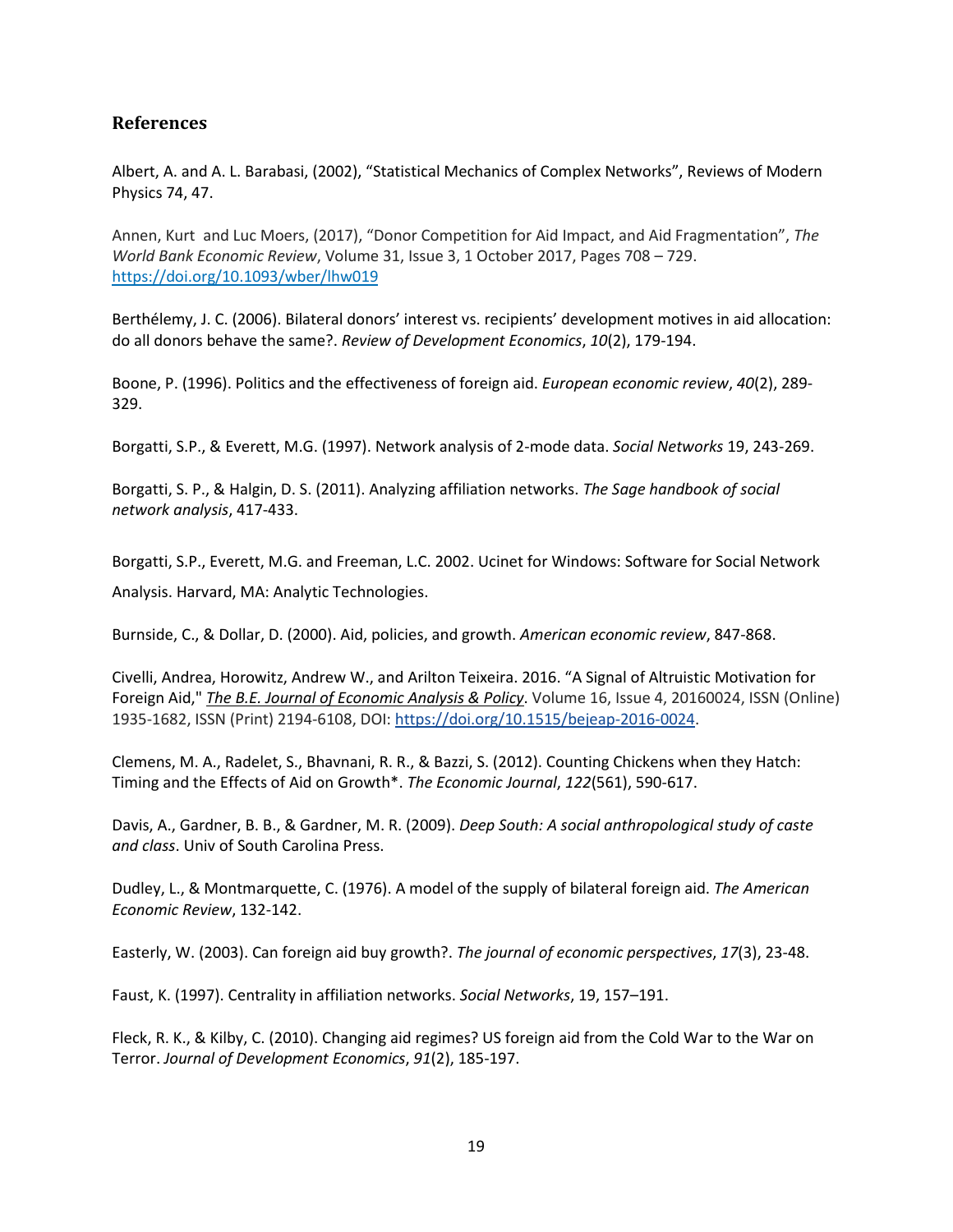Fuchs, A., Dreher, A., & Nunnenkamp, P. (2014). Determinants of donor generosity: A survey of the aid budget literature. *World Development*, *56*, 172-199.

Jackson, M. O. (2010). *Social and economic networks*. Princeton University Press.

Kali, R., & Reyes, J. (2007). The architecture of globalization: a network approach to international economic integration. *Journal of International Business Studies*, *38*(4), 595-620.

Latapy, M., Magnien, C., & Vecchio, N. D. (2008). Basic notions for the analysis of large two-mode networks. *Social Networks*, *30*(1), 31-48.

Lessmann, C., & Markwardt, G. (2012). Aid, growth and devolution. *World Development*, *40*(9), 1723- 1749.

McGillivray, M., & White, H. (1993). *Explanatory studies of aid allocation among developing countries: a critical survey*. The Hague: Institute of Social Studies.

McKinlay, R. D., & Little, R. (1977). A foreign policy model of US bilateral aid allocation. *World Politics*, *30*(01), 58-86.

M*easuring aid: 50 years of DAC statistics 1960-2011*. (2011). Retrieved from <http://www.oecd.org/dac/stats/documentupload/MeasuringAid50yearsDACStats.pdf>

Newman, M. (2010). *Networks: an introduction*. Oxford University Press.

Newman, M. E. (2004). Analysis of weighted networks. *Physical review E*,*70*(5), 056131.

Odedokun, M. O. (2003). *Analysis of deviations and delays in aid disbursements*. United Nations University, World Institute for Development Economics Research.

Peterson, L. P. (2011). *Foreign aid, INGOs and development: A cross-national and longitudinal examination of the global development system.* (Order No. 3497661, The Ohio State University). *ProQuest Dissertations and Theses,* 227. Retrieved from [http://0](http://0-search.proquest.com.library.uark.edu/docview/928944224?accountid=8361) [search.proquest.com.library.uark.edu/docview/928944224?accountid=8361.](http://0-search.proquest.com.library.uark.edu/docview/928944224?accountid=8361) (928944224).

Radelet, S. (2006). A primer on foreign aid. *Center for Global Development working paper*, *92*.

Rajan, R. G., & Subramanian, A. (2008). Aid and growth: What does the cross-country evidence really show? *The Review of economics and Statistics*, *90*(4), 643-665.

Swiss, Liam. (2016). World society and the global foreign aid network. *Sociology of Development*, 2, 342- 374

Swiss, Liam. (2017). Foreign aid allocation from a network perspective: the effect of global ties. *Social Science Research*, 63, 111-123.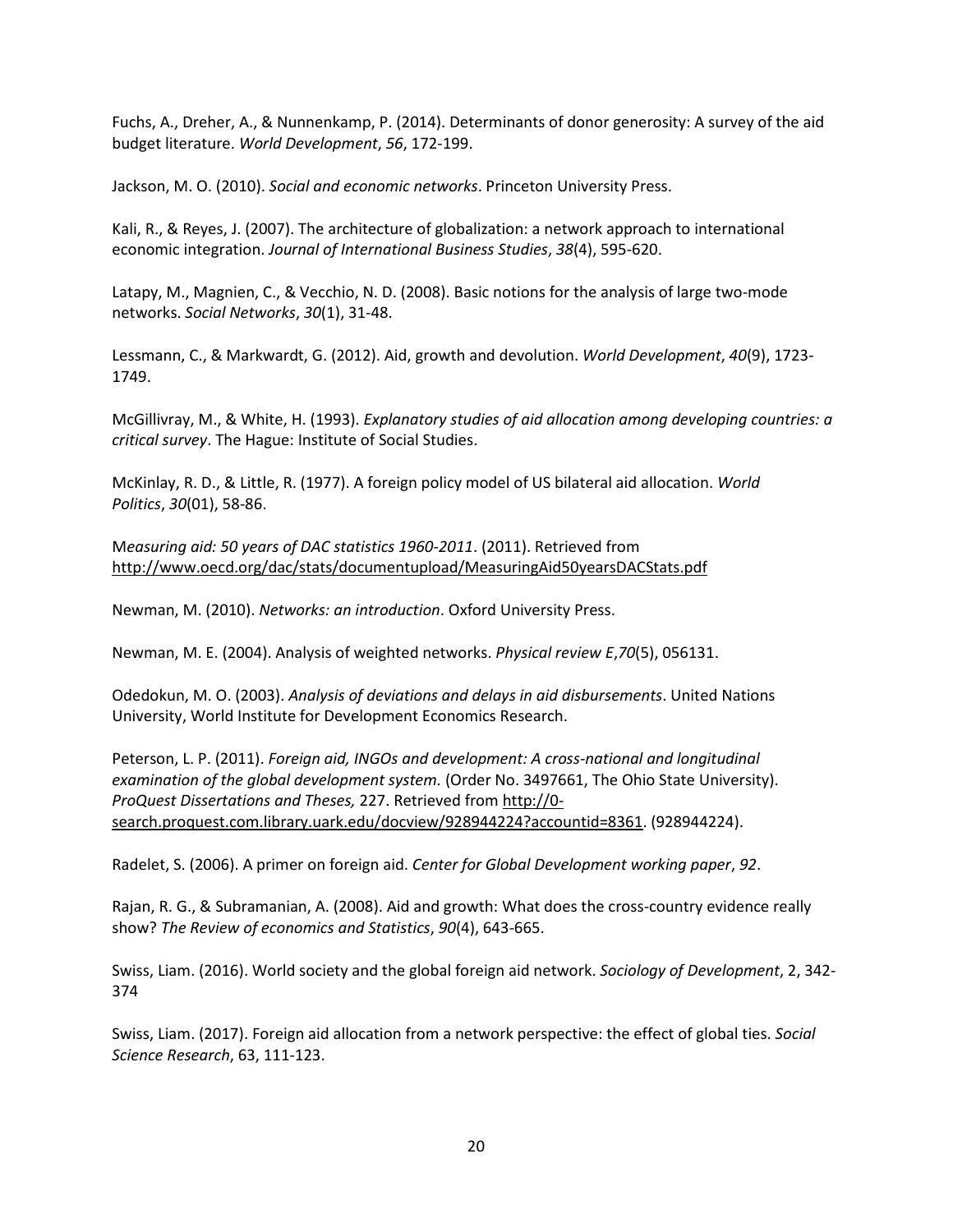Tarp, F., Bach, C. F., Hansen, H., & Baunsgaard, S. (1999). *Danish aid policy: Theory and empirical evidence* (pp. 149-169). Springer US.

What is IDA. *World Bank website*. Retrieved from<http://www.worldbank.org/ida/what-is-ida.html>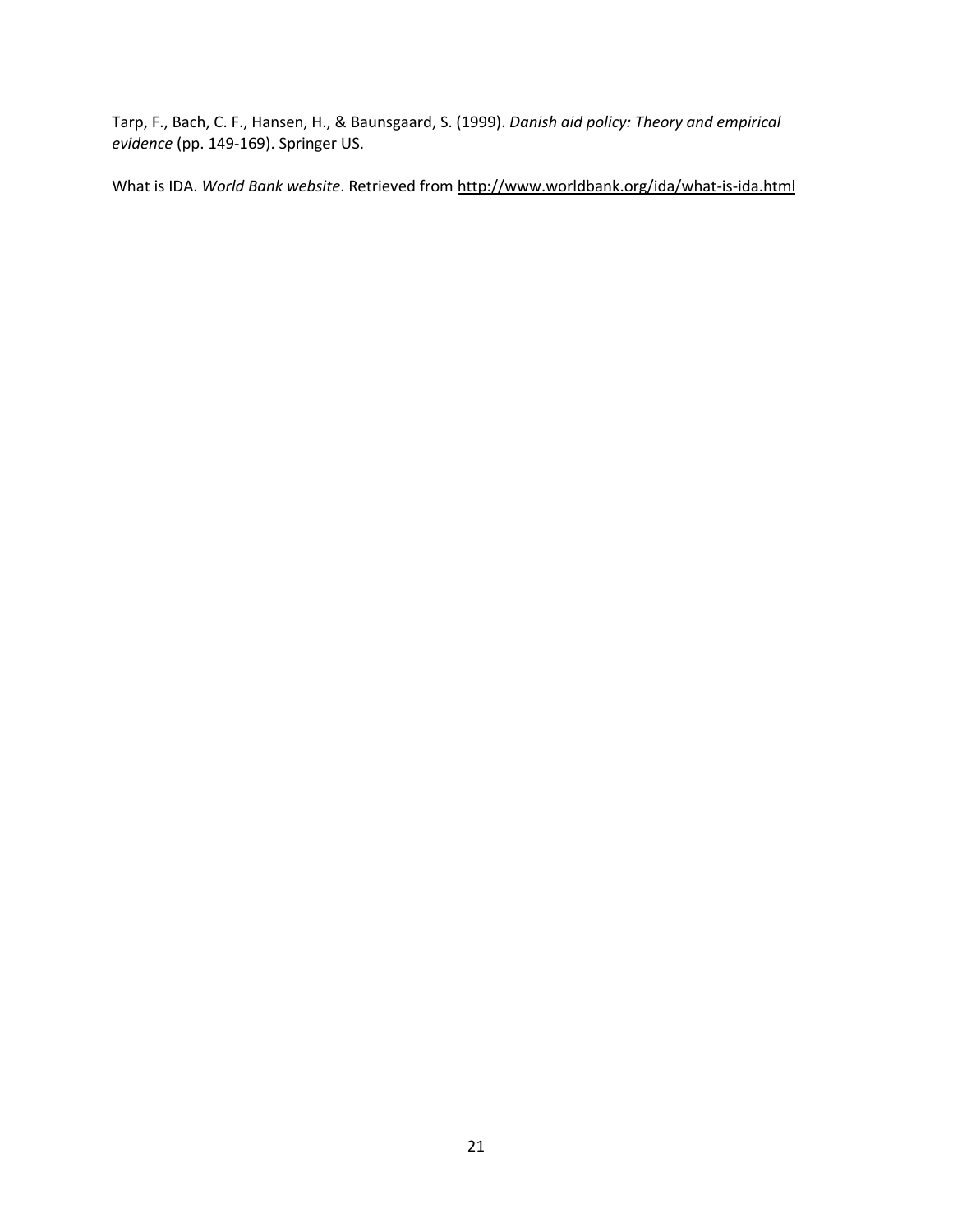# Appendix A.

| Variable Name                             | Variable Description                                                                                                                                                                                                                                                                                                                                                                                                                                                                                                                                                                                                                                                                                                                                               | Source                                                                                                                                  |
|-------------------------------------------|--------------------------------------------------------------------------------------------------------------------------------------------------------------------------------------------------------------------------------------------------------------------------------------------------------------------------------------------------------------------------------------------------------------------------------------------------------------------------------------------------------------------------------------------------------------------------------------------------------------------------------------------------------------------------------------------------------------------------------------------------------------------|-----------------------------------------------------------------------------------------------------------------------------------------|
| rgdpchg (real economic<br>growth)         | Annual average growth rate of real GDP (PPP) per capita where the<br>averages are taken over the relevant time period. Countries are<br>included in the sample for the 1960-2000 horizon if there are<br>data for at least 35 years; for the 1970-2000 horizon for at least<br>25 years of data; for the 1980-2000 horizon for at least 15 years<br>of data; for the 1990-2000 horizon for at least 5 years; and for<br>the panel for at least 3 years.                                                                                                                                                                                                                                                                                                            | PWT, version<br>6.1                                                                                                                     |
| aid/GDP (Aid to GDP)                      | The ratio of aggregate net development assistance that is<br>disbursed in current U.S. dollars to GDP in current U.S. dollars. It<br>includes all loans and grants undertaken by the official sector<br>with the promotion of economic development as the main<br>objective and where loans have a grant element of at least 25%.<br>In all the regressions, the aid-to-GDP is averaged over the<br>relevant time period in the regression. If the aid horizon is 1960-<br>2000, then the aid-to-GDP variable in the regression is averaged<br>over this period of the annual aid-to-GDP ratios. The variables<br>are averaged similarly (that is, over five years) in the panel<br>regressions. These averaging procedures are used for all the aid<br>variables. | OECD, DAC                                                                                                                               |
| yc (initial GDP)                          | Log of per capita (PPP) GDP at the beginning of the relevant time<br>period. For example, for the horizon, initial GDP is for the year<br>1960.                                                                                                                                                                                                                                                                                                                                                                                                                                                                                                                                                                                                                    | PWT, 6.1                                                                                                                                |
| policy (initial policy)                   | The Sachs-Warner trade policy index as updated by Wacziarg and<br>Welch and prevailing at the beginning of the relevant time<br>horizon or the year closest to it. For the 1960-2000 and 1970-<br>2000 horizons, using the initial value causes the variable to drop<br>out, so for these two horizons we use contemporaneous values<br>of the variable.                                                                                                                                                                                                                                                                                                                                                                                                           | Wacziarg and<br>Welch, 2003                                                                                                             |
| le (life expectancy)                      | Life expectancy at birth in years at the beginning of the relevant<br>time period. For example, for the horizon, initial life expectancy<br>is for the year 1960 or for the closest year for which data are<br>available. The same procedure is applied in the panel<br>estimations.                                                                                                                                                                                                                                                                                                                                                                                                                                                                               | <b>WDI</b>                                                                                                                              |
| geog (geography<br>institutional quality) | Average of number of frost days and tropical land area. For the<br>GMM regressions, data are averages for the relevant five-year<br>period.                                                                                                                                                                                                                                                                                                                                                                                                                                                                                                                                                                                                                        | Bosworth and<br>Collins, 2003                                                                                                           |
| inst (institutional<br>quality)           |                                                                                                                                                                                                                                                                                                                                                                                                                                                                                                                                                                                                                                                                                                                                                                    |                                                                                                                                         |
| inf (inflation)                           | The average annual rate of growth of CPI-based inflation for the<br>first five years of the relevant time horizon. For example, for the<br>period 1960-2000, this variable is measured for the period<br>1960-1964. In the panel, the inflation measures are averages of<br>the relevant five-year period.                                                                                                                                                                                                                                                                                                                                                                                                                                                         | Easterly's Web<br>site<br>(www.nyu.edu/<br>fas/institute/dri<br>/global%20deve<br>lopment%20net<br>work%20growt<br>h%20database.<br>htm |